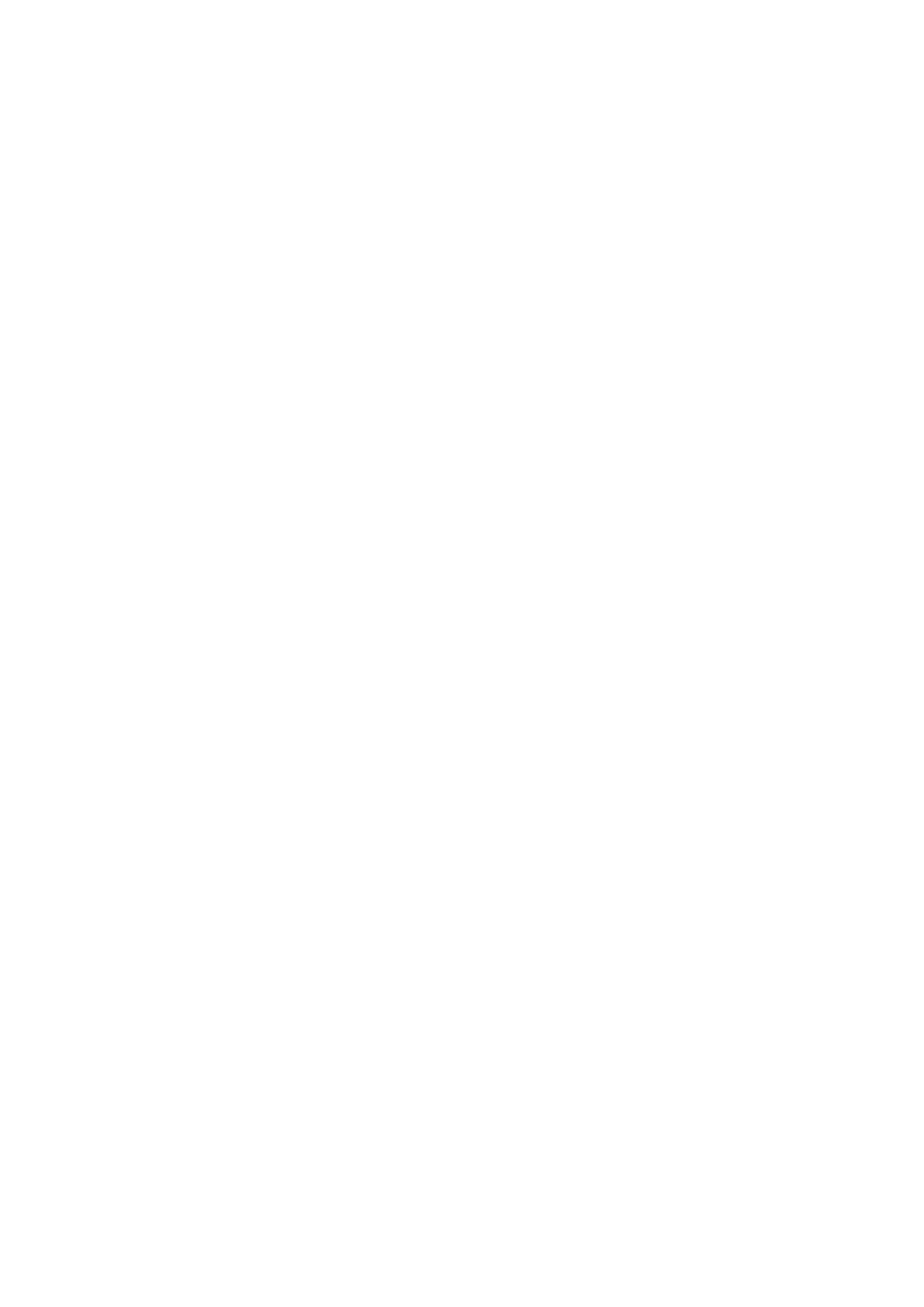## **CONTENTS**

| 1. |        |  |  |
|----|--------|--|--|
| 2. |        |  |  |
| 3. |        |  |  |
|    | 3.1.   |  |  |
|    | 3.1.1. |  |  |
|    | 3.1.2. |  |  |
|    | 3.1.3. |  |  |
|    | 3.2.   |  |  |
|    | 3.2.1. |  |  |
|    | 3.2.2. |  |  |
|    | 3.2.3. |  |  |
|    | 3.2.4. |  |  |
|    | 3.3.   |  |  |
|    | 3.4.   |  |  |
|    | 3.4.1. |  |  |
|    | 3.4.2. |  |  |
|    | 3.4.3. |  |  |
| 4. |        |  |  |
| 5. |        |  |  |
|    | 5.1.   |  |  |
| 6. |        |  |  |
| 7. |        |  |  |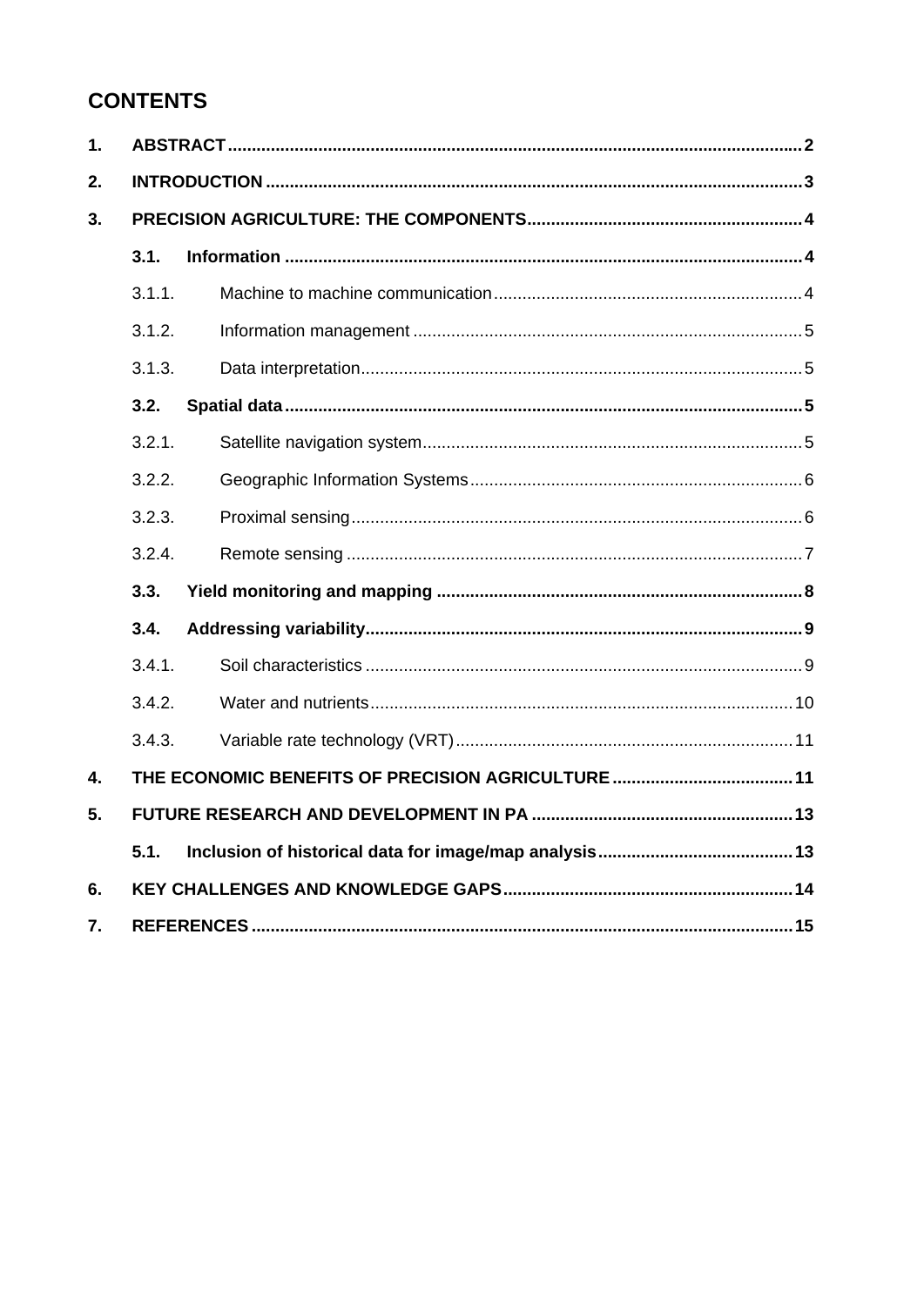## **LIST OF ABBREVIATIONS**

| <b>ADIS</b>    | Agricultural Data Interchange Standard              |
|----------------|-----------------------------------------------------|
| <b>CTF</b>     | <b>Controlled Traffic Farming</b>                   |
| <b>DGPS</b>    | <b>Differential Global Positioning System</b>       |
| <b>GIS</b>     | Geographic Information System                       |
| <b>GLONASS</b> | Global Navigation Satellite System (Russian system) |
| <b>GNSS</b>    | <b>Global Navigation Satellite System</b>           |
| <b>GPS</b>     | <b>Global Positioning System</b>                    |
| <b>GSM</b>     | Global System for Mobile communication              |
| <b>HyspIRI</b> | Hyperspectral Infrared Imager                       |
| LAI            | Leaf Area Index                                     |
| <b>LiDAR</b>   | <b>Light Detection and Ranging</b>                  |
| <b>NASA</b>    | National Aeronautics and Space Administration       |
| <b>NDVI</b>    | Normalized Difference Vegetation Index              |
| <b>PA</b>      | <b>Precision Agriculture</b>                        |
| PaRS           | Photogrammetry and Remote Sensing                   |
| <b>PEU</b>     | Perceived ease of use                               |
| <b>SSCM</b>    | Site Specific crop Management                       |
| <b>UAV</b>     | <b>Unmanned Aerial Vehicle</b>                      |
| <b>VRT</b>     | Variable Rate Technology                            |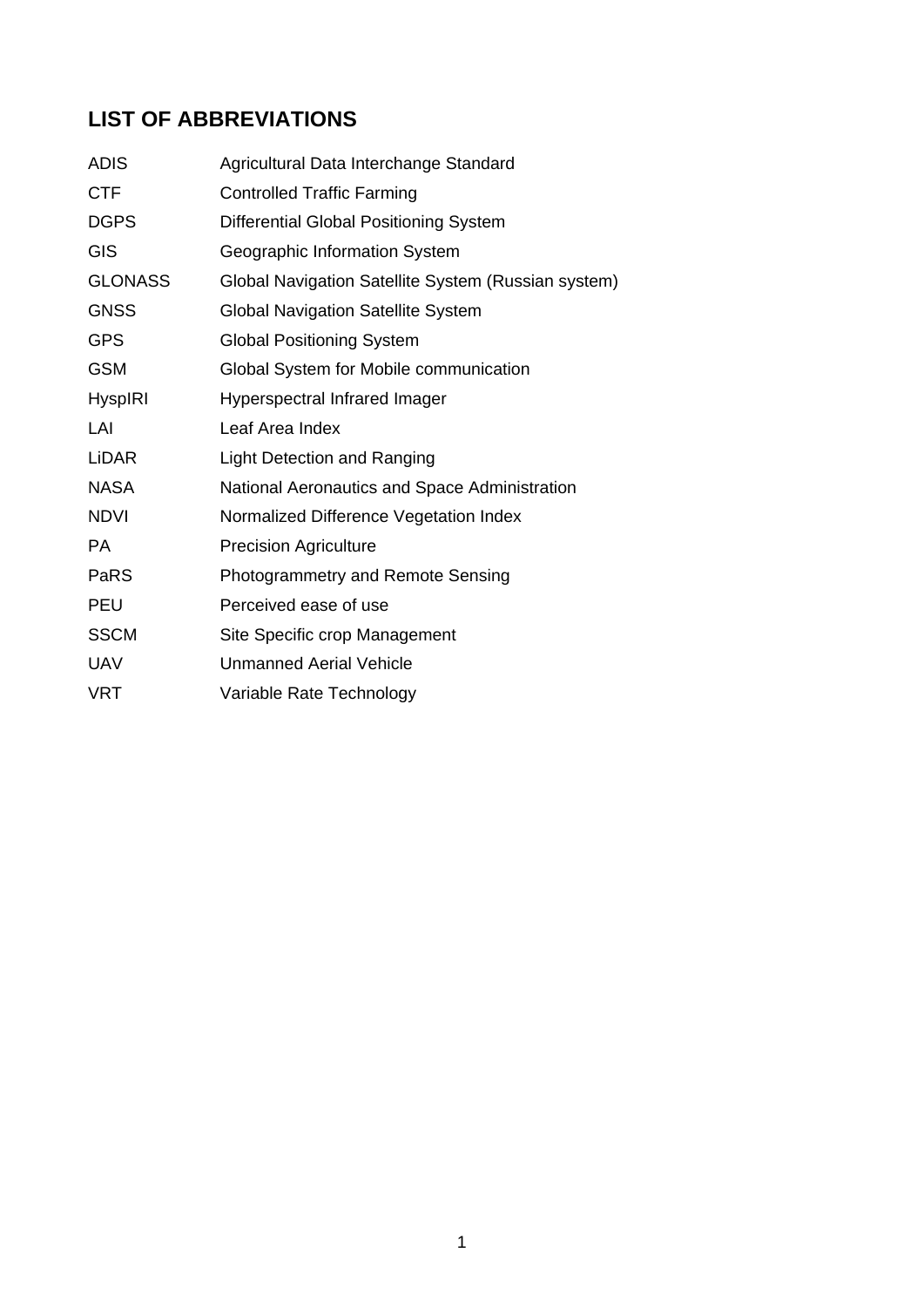## **1. Abstract**

Precision agriculture (PA) as a crop management concept has the potential to address many of the increasing environmental, economic and public pressures on arable farming. Benefits are attained due to increased yields and/or reduced costs through the efficient use of resources. PA, therefore, contributes to the wider goal of sustainable intensification.

One of the key features of PA comes from satellite-controlled positioning systems, principally Global Navigation Satellite Systems (GNSS) that are a major enabler of 'precision systems'. Automatic steering systems are the most successful applications on arable land, showing clear benefits to the farmers, and there is increasing uptake of Controlled Traffic Farming (CTF) to minimise soil compaction. Development of sensor technology and access to new and historical datasets is enabling extension of PA into Variable Rate Technology (VRT), e.g. for optimising fertiliser and pesticide use. At present, the success rate varies significantly depending on the sitespecific factors of application but substantial improvements are likely as technology develops.

This brief review reaffirms that PA can play an important role in the UK to meet the increasing demand for food, feed, and raw materials while delivering sustainable intensification. Nevertheless, the adoption of PA presents specific challenges due to the sizes and diversity of farm structures. An assessment of the potential actions to support the adoption of PA has highlighted some key knowledge gaps including, but not limited to, the ease of use of the technology, reliability and cost effectiveness.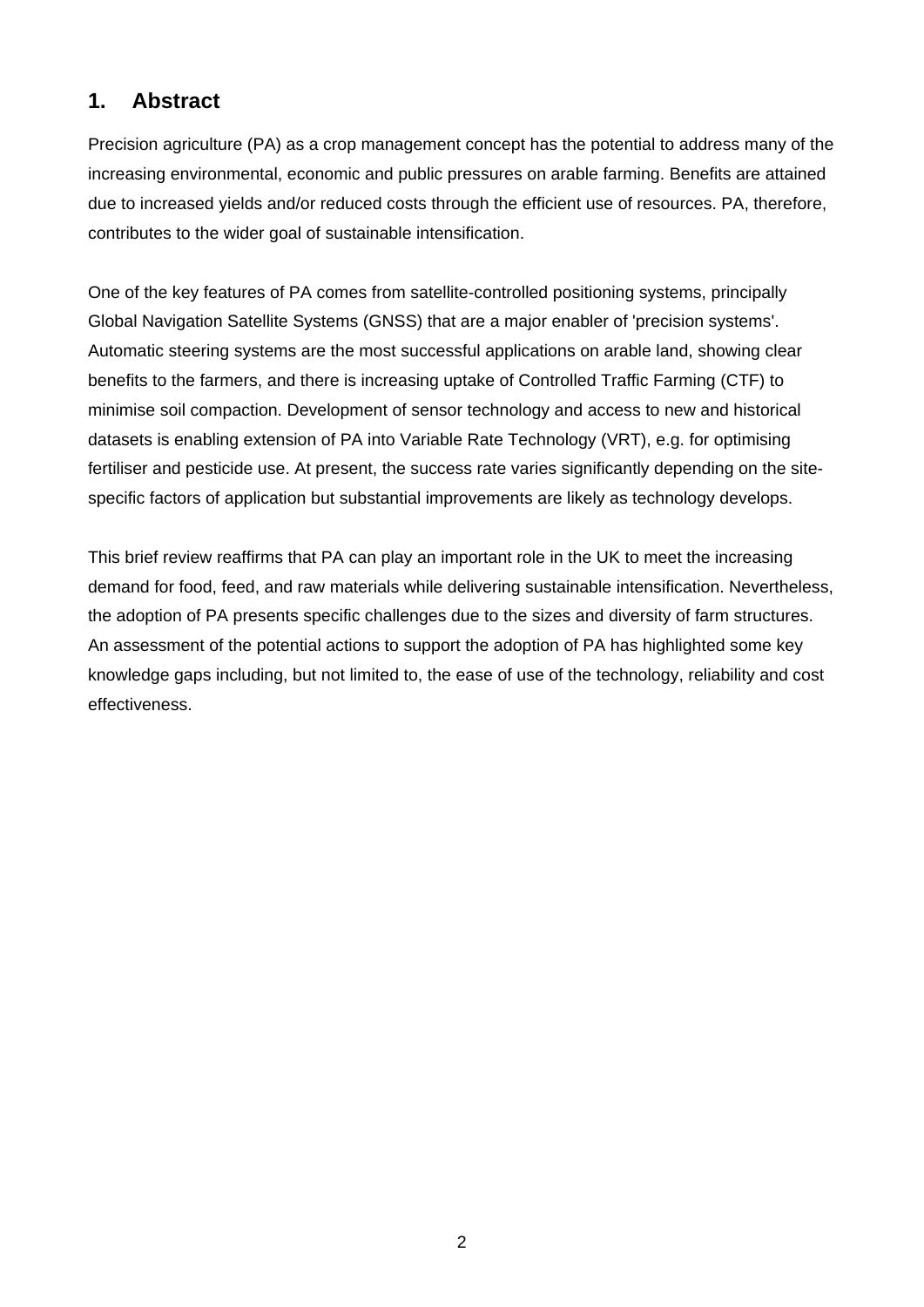## **2. Introduction**

An expanding human population, anticipated resource limitation, climate change projections and tougher environmental regulations are putting intense pressure on crop production systems. This pressure is driving innovation through investment in new precision agriculture (PA) technologies aimed at increasing crop production efficiency while mitigating environmental impacts. PA can deliver targeted input applications and it also helps in quantifying sowing, fertilising and spraying according to variation in soil characteristics and plant populations.

There are many definitions and applications of PA; it can vary from farm to farm, but revolves around site-specific crop management (SSCM). In general, it can be defined as "an integrated information and production based farming system that can increase the crop resource use efficiency, productivity and profitability and reduce the environmental risks associated with the farming practices" (Whelan and Taylor, 2013). According to Batte and Van Buren (1999), SSCM is not a single technology but an integration of technologies permitting the collection of data on an appropriate time scale.

Precision agriculture is based on the fact that soils and growing conditions are subject to considerable variation, even within very small plots. The earliest (to the author's knowledge) publication on precision farming (Linsley and Bauer, 1929) noted that "the soils of this state, often within a field, vary widely in their need for limestone" (Figure 1) and "it is important, therefore, that detailed tests be made of the field so that limestone may be applied according to the need for it."



"The soils of this state, often within a single field, vary widley in their need for limestone," and "It is important, therefore, that systematic and detailed tests be made of the field so that limestone may be applied according to the need for it."

C. M. LINSLEY and F. C. BAUER in their 1929 circular No. 346 from the University of Illinois

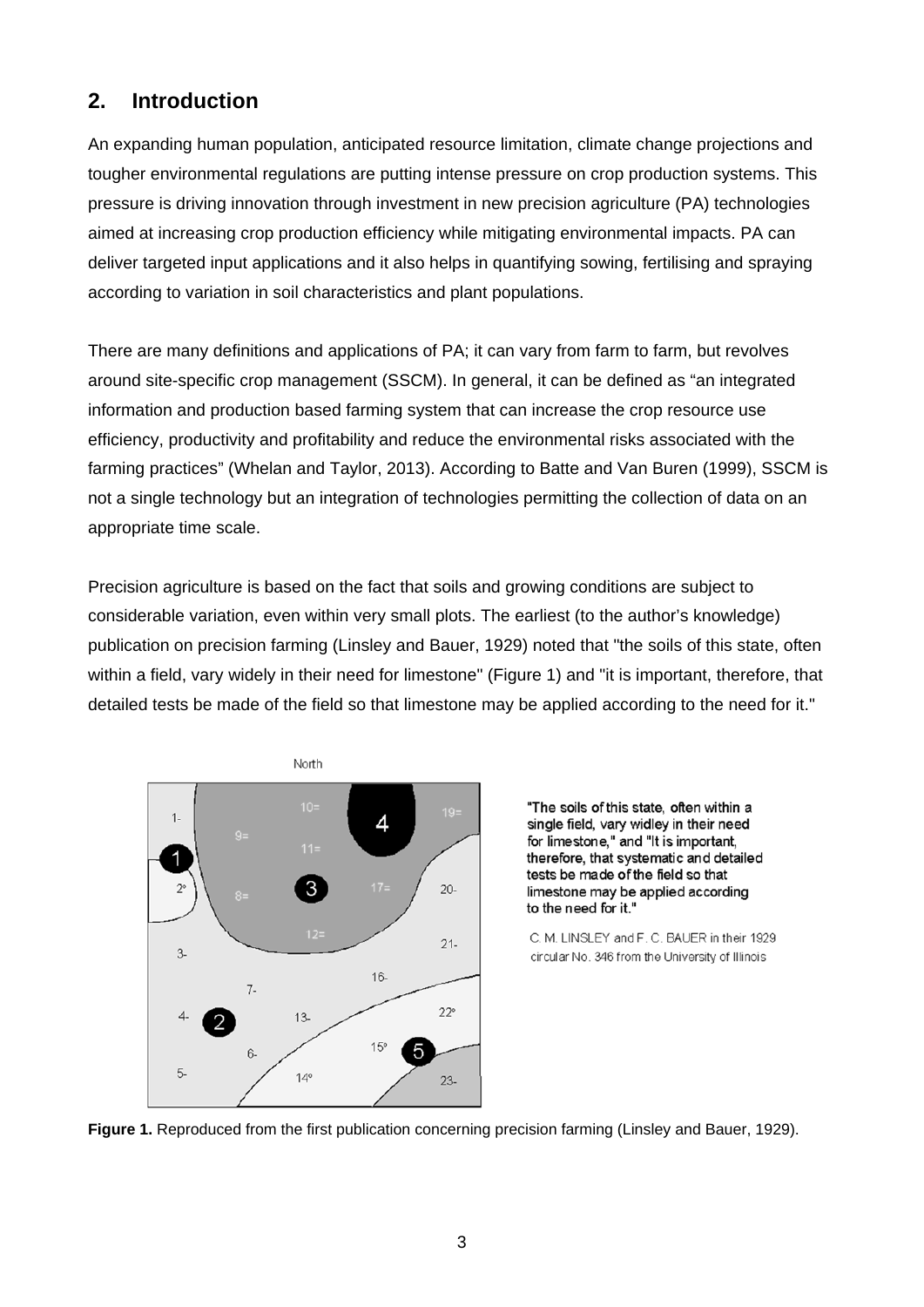Technology used in PA is developing rapidly. This is evident by the number and diversity of publications in international journals presentations at international conferences (Khosla, 2010).

PA adoption is based on a systems approach, encompassing all aspects of farming to deliver lowinput, high-efficiency, sustainable agriculture (Shibusawa, 1998). It also benefits from the development and coherent use of several technologies, including the Global Positioning System (GPS), Geographic Information System (GIS), miniaturised computer components, automatic control, variable rate, in-field and remote sensing, mobile computing, advanced information processing, and telecommunications (Gibbons, 2000).

It is, however, important to observe that after more than two decades of development, PA has reached a crossroads with much of the necessary technology available but with the environmental and economic benefits yet to be quantified. While there is no lack of technological innovations, the development of agronomic and ecological principles for optimised recommendations for inputs at the localised level is generally lacking. Many farmers in the UK are uncertain whether to adopt available PA technologies on their farms. However, the main driver for widespread uptake of PA technologies might well come from concerns over use of agrochemicals and ever-stricter environment legislations.

This review aims to provide an updated review of the application of PA specifically in cereals and oilseeds by exploring its current uses and limitations, including uses of sensors either remotely or proximal (e.g. in the soil), and data processing issues. In addition, advances in PA are discussed, highlighting key knowledge gaps. Although this article is limited to arable systems, the critical analysis of the information gathered is relevant to grazing and horticulture.

## **3. Precision agriculture: the components**

#### **3.1. Information**

#### **3.1.1. Machine to machine communication**

In PA there are some serious issues with compatibility between farm instruments and tractors. Vast majority of these instruments are often only compatible with other tractors of the same brand due to the proprietary file formats. This forces farmers to use different ISOBUS boxes in their tractors to standardise the communication between the tractor and the instruments.

In order to tackle these issues, the agricultural industry decided to bring in a standard operational language that all implements and machines must follow. Early PA systems underwent several format changes which resulted in the publication of ISO 11783, the Agricultural Data Interchange Standard (ADIS), but this system had flaws and failed to deliver (Speckmann and Jahns, 1999).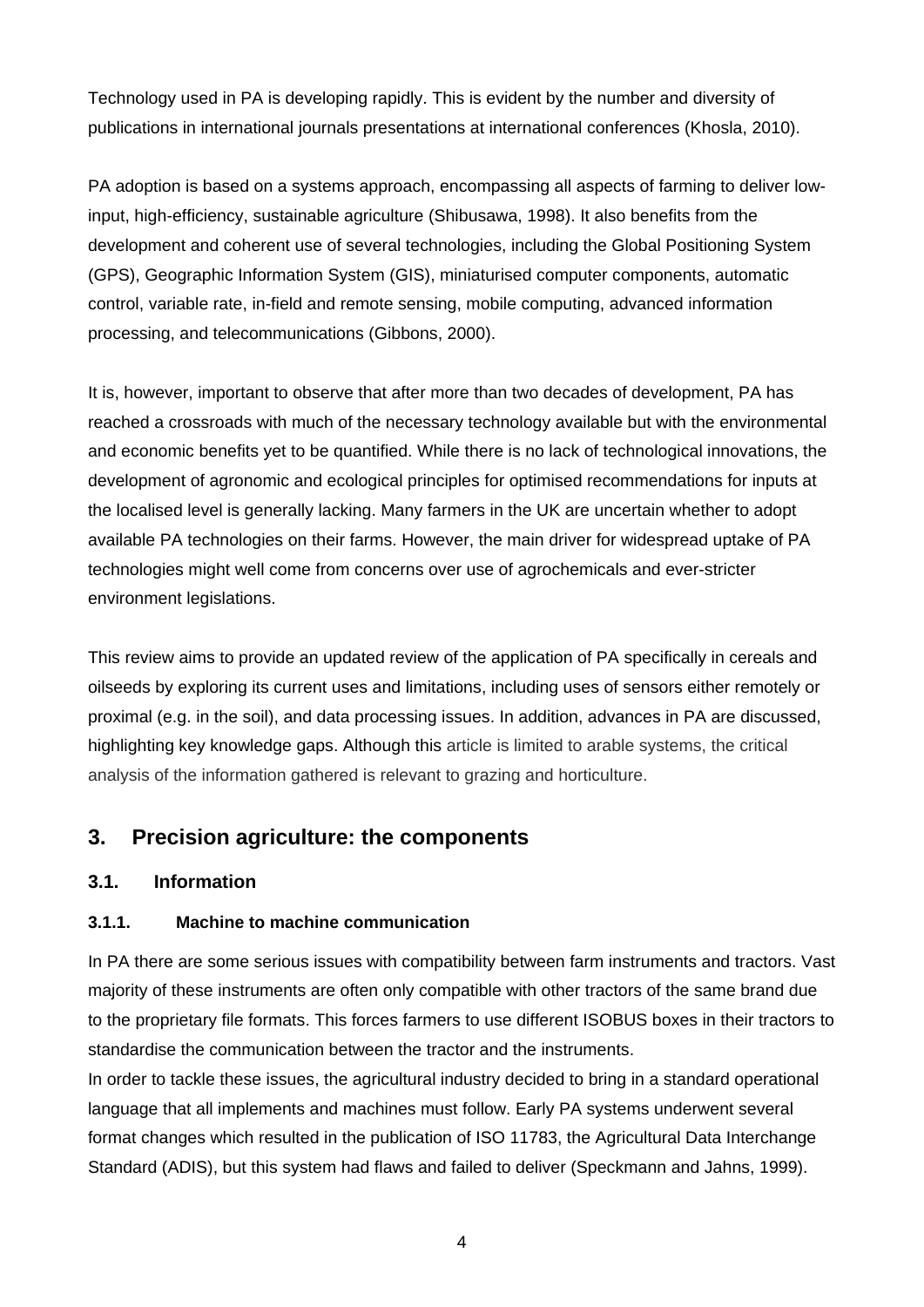Further development resulted in ISO 11787, currently used by some (but not all) manufacturers. Despite nearly two decades of further progress, no fully adopted standard exists.

#### **3.1.2. Information management**

Collection of information on variables, such as soil, and interpretation of soil analyses and yield maps can be expensive and time consuming (Sanchez, Ramalho *et al.,* 2015). It is crucial to know how this information can benefit crop production and overall decision-making, for instance some fields require little information to determine the cause of yield variability (rolling topography) while other fields require extensive data collection and, even then yield variation may still be unexplained.

In addition to this, a huge amount of PA data has been accumulated and there is a serious problem of 'data overflow'. For the spatial/temporal information that has been collected, there is an urgent need for tools specifically designed for data management and interpretation.

#### **3.1.3. Data interpretation**

Advances in information and telecommunication technologies have allowed farmers to acquire vast amounts of site-specific data for their fields, with the ultimate potential being to reduce uncertainty in decision-making (Blackmore, 2000a). As PA is intrinsically information-intensive, farmers face many difficulties in efficiently managing the enormous amount of data they collect. They may also lack the skills and sufficient time needed to analyse the data and critically interpret the information. In order to reap the benefits from PA, there is a clear need to develop additional skills and knowledge concerning how to use the large, heterogeneous data sets and information gathered to assess the effects of weather and soil properties on crop production, and to develop management plans to increase efficiency and adjust inputs in following years (Cui, 2013).

#### **3.2. Spatial data**

#### **3.2.1. Satellite navigation system**

The best-known network of navigation satellites is the US-owned Global Positioning System (GPS). This network consists of three parts: the satellites, a control station on the ground and a receiving device. A GPS receiver/antenna can be placed on any piece of agricultural machinery and can provide accurate location information in terms of latitude and longitude (Stafford, 1996). The GPS or Differential GPS (GPS with improved location accuracy) is the "backbone" of most PA practices (Auernhammer *et al.,* 1995).

Since GPS was made available for non-military use, two further satellite navigation systems have been launched; GLONASS, the Russian equivalent of GPS through its military background, and Galileo, a civilian EU-owned satellite-based navigation system consisting of 30 satellites. By using

5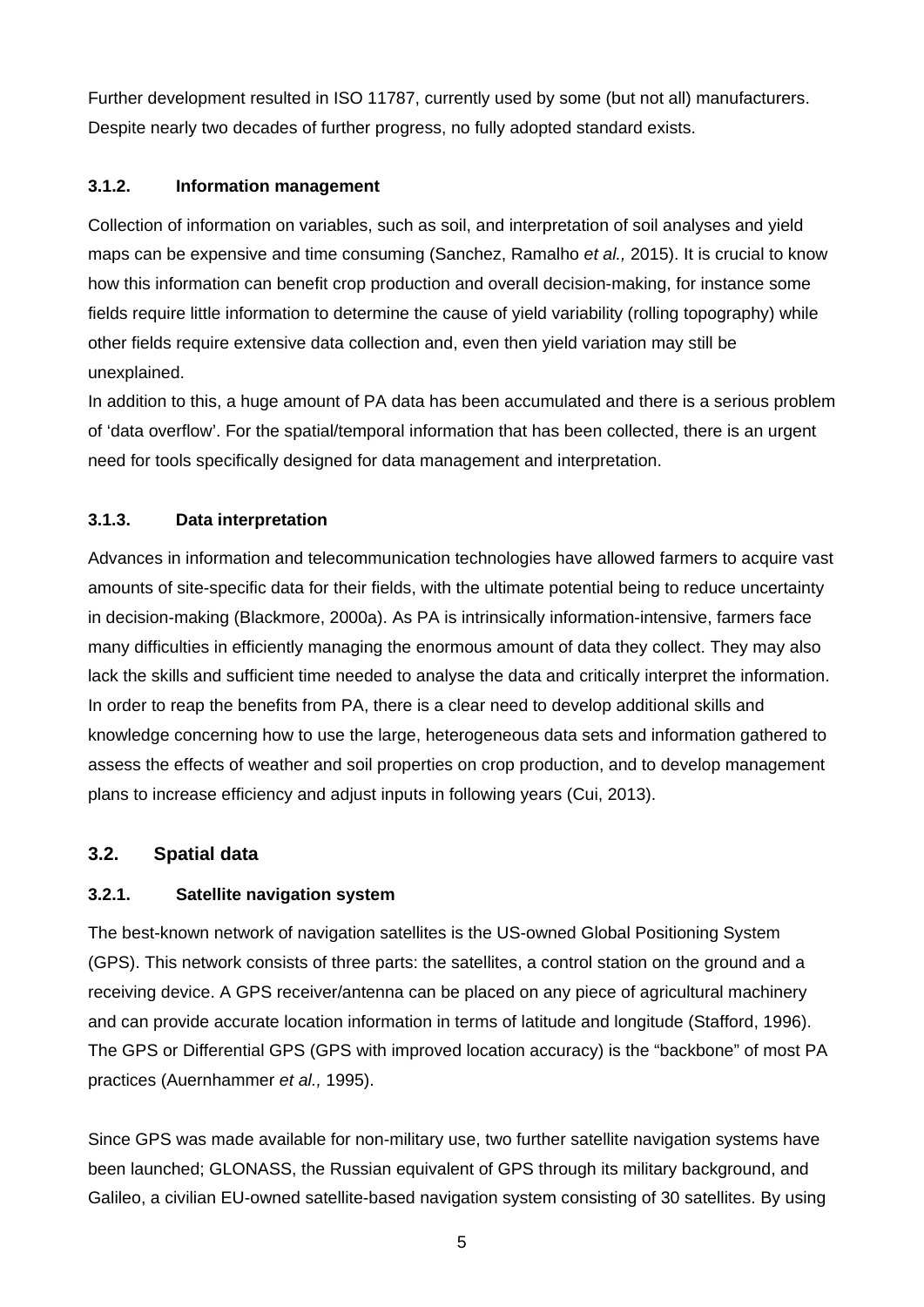a combined Galileo-GPS-GLONASS system, higher positioning accuracy is possible (Luccio, 2014). By 2020, from most European locations, six to eight Galileo satellites will be visible which, in combination with GPS and GLONASS signals, will allow positions to be determined to within a few centimetres, depending on the service used (Li *et al.,* 2015).

High-precision navigation systems enable the use of Controlled Traffic Farming (CTF), which minimises compaction by ensuring machinery uses exactly the same tracks in the field, year in/year out. This helps to avoid environmental problems associated with soil compaction and considerably reduces energy for cultivation. As a result, yields can also be up to 5% higher (Hallett *et al.,* 2012).

It is essential for the success of any site-specific operation that any action is recorded and accurately referenced, so that the information could be used to inform future treatment decisions. The GPS/DGPS makes it possible to record the in-field variability as geographically encoded data (Nemenyi *et al.,* 2003). By using the geographical positioning system it is possible to locate the information for further analysis and make a visual presentation in a Geographic Information System (GIS).

#### **3.2.2. Geographic Information Systems**

These are a set of computer tools that allow users to work with data that are tied to a particular location or spatially mapped area on a farm (Price, 2006). It also makes it possible to generate a complex view about fields and to make valid agro-technological decisions (Pecze, 2001). Most available GIS technology is reliable but also fairly expensive, depending on the features and capabilities of the program.

GIS allows for multiple detailed data to be graphically depicted on a map and utilised for decision making. Although farmers have long utilised maps for data collection and decision making, the difference with applying the advanced technology of GIS is that these interactive maps can exhibit "intelligence" where you can ask questions and get answers.

#### **3.2.3. Proximal sensing**

Ground based proximal sensors are generally mounted on agricultural machinery and are able to collect valuable information on spatial variation within a field. Proximal sensors began to emerge in early 1990s and one of the most important components of proximal sensing was soil sensing. It envisaged a continuous real-time sensing of spatial variations in soil properties using sensors mounted on tractors. One of the first applications of proximal soil sensors was by Sudduth and Hummel (1993), this near infra-red (NIR) sensor was able to detect soil moisture levels as well as organic matter contents.

6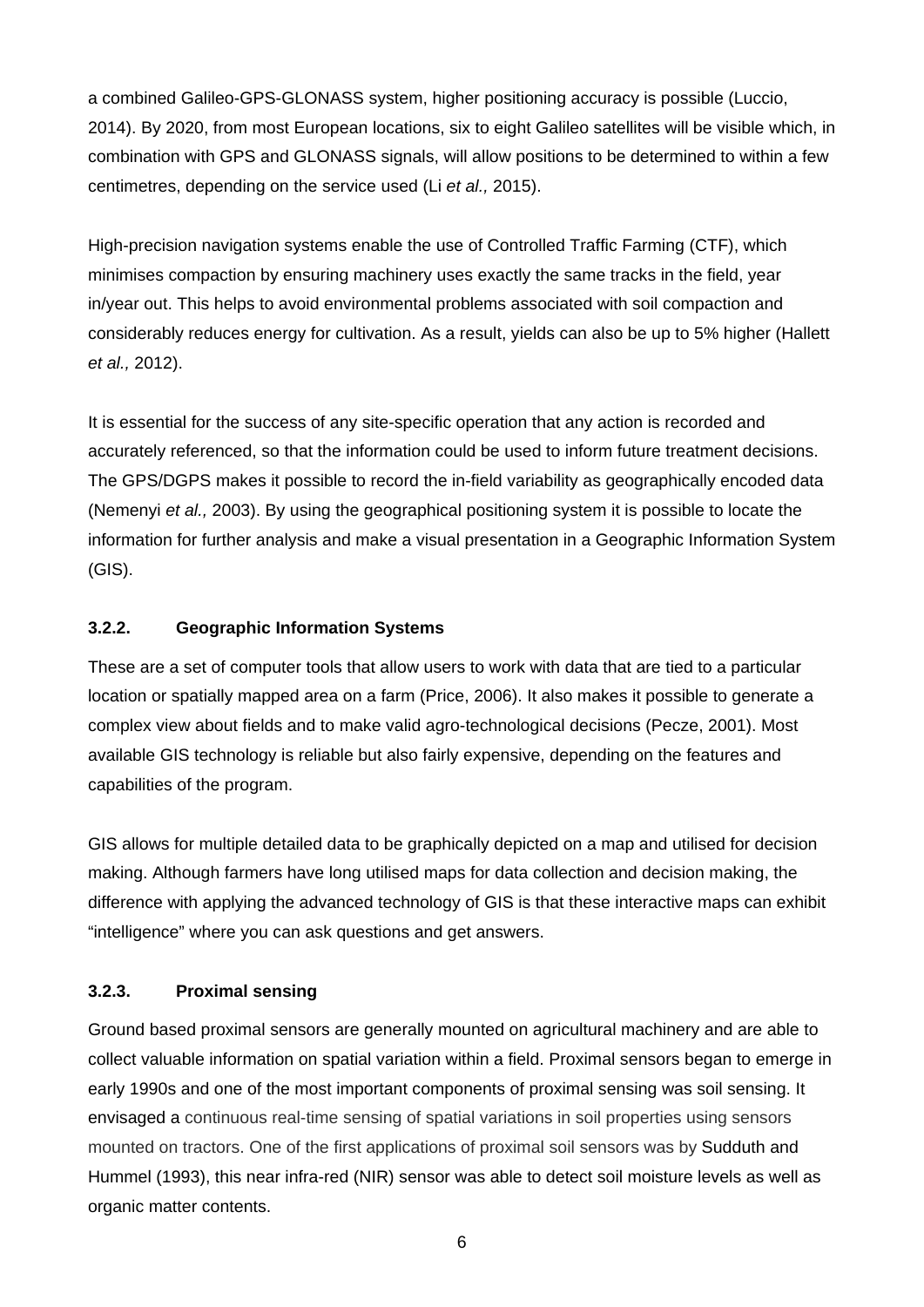Adamchuck *et al*. (2004) reviewed then available proximal sensors and categorised these into six classes; electrical and electromagnetic, acoustic, optical and radiometric, mechanical, pneumatic and electromechanical (Adamchuck, et al., 2004).

One of the major benefits of proximal sensing is its ability to quantify the heterogeneity of soil within a field (Fystro, 2005). However, the integration of different sensing systems in multisensory platforms (both proximal and remote) may allow better prediction of agronomic soil attributes.

#### **3.2.4. Remote sensing**

Remote sensing is the process of acquiring information about the earth's surface without actually coming in contact with it. This is done by recording energy, which is either reflected or emitted from the earth's surface (Elarab, Ticlavilca et al. 2015). It allows detection and/or characterisation of an object, series of objects, or the landscape without having the sensor in physical contact with the soil. This technology can be used to obtain various layers of information about soil and crop conditions. It uses aerial or satellite imaging to sense crop vegetation and identify crop stresses and injuries, or pest infestations. Some of the tools used in remote sensing are described below:

- 1. Conventional aeroplanes: images can be used to map the spatial variability of biotic and abiotic parameters on agricultural plots at spatial resolutions of 0.25–0.50 m (Stereocarto, 2010). Natural Environment Research Council (NERC) UK have also been involved in mapping soil heterogeneity in the UK with Cranfield University by using fixed wing aircraft.
- 2. Unmanned aerial vehicles (UAVs), which fly at low altitudes, have been developed by commercial companies (UAV, 2010) to provide high spatial resolution images, with the advantage of autonomous management and ability to work in cloudy days. In recent years there has been a huge increase in the production of UAVs (Figure 2).

Several researchers and/or companies have balanced the requirements of the payload and aerial platform to enable UAVs for agricultural purposes. For instance, a mini-UAV equipped with a suitable imaging device is required for successful Normalized Difference Vegetation Index (NDVI) computation. Similarly, Rufino and Moccia (2005) used a radiocontrolled fixed-wing model UAV to fly a thermal imager and a hyperspectral sensor in visible-NIR bands for forest fire monitoring.

While the use of laser scanners or LiDAR (Light Detector and Ranging) is now common in traditional photogrammetry, their application to UAV for PaRS (photogrammetry and Remote Sensing) remains a challenge. This is either due to the trade-off between performance and the size or cost of LiDAR, or the effect of flight dynamics on the measurement process (Wallace *et al.,* 2012). Despite such difficulties, one of the first UAVborne LiDAR and camera integrations was presented by Nagai *et al.,* 2004.

3. Satellites, such as Quick Bird, provide high spatial resolution images of around 2.0–2.4 m in multi-spectra, depending on the image and number of colours (Digital Globe Corp, 2010).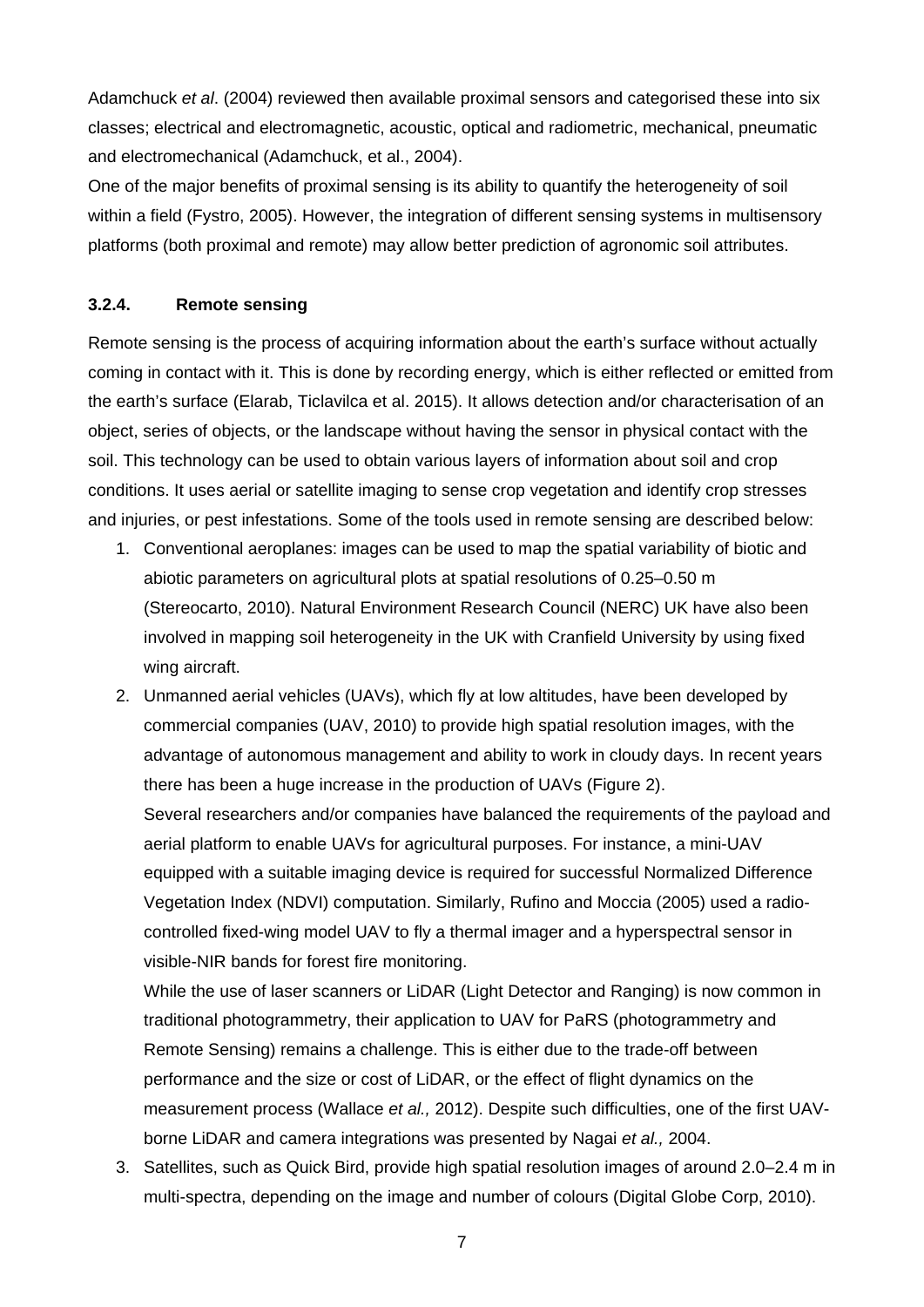Satellite images are commercially available but require further processing into a GIS format because these images are not as detailed as aerial photos (Gomez-Candon *et al.,* 2011). Further, the size of the satellite images are typically large, implying that it is very costly for the individual medium-sized farm holding to utilise the images (Bakhtiari and Hematian, 2013).



**Figure 2.** Number of referenced UAVs and developmental initiatives between 2005 and 2013. Source: Colomina and Molina, 2014.

By linking GPS to yield monitoring devices, soil and pest sampling, remote sensing, and information, such as topography, soil type, water patterns, previous and current cultural practices, a farmer can create maps showing how these parameters vary within a field and make management decisions accordingly.

#### **3.3. Yield monitoring and mapping**

Yield mapping is a first step into precision agriculture for many farmers. A combine-mounted yield monitor measures and records such information as grain flow (typically via a sensor at the top of the clean grain elevator), grain moisture, area covered, and spatial location.

Systematic errors can occur in yield mapping; software associated with a yield monitor can normally clean up the data to some degree, such as removing extremely high or low yield data points, but errors can still remain. Whilst providing useful information, these maps can only offer an approximation of crop yield at a given location for several reasons, including differences in grain flow from the edges of the combine header and time lags caused by the threshing process. Therefore, a general smoothing effect is observed which tends to overestimate the low-yielding areas and underestimate the high-yielding areas (Blackmore, 2000b).

Yield maps are now commonplace, but interpreting these yield maps can be challenging as many factors interact to affect crop yield within a given field and year and may not be stable from year to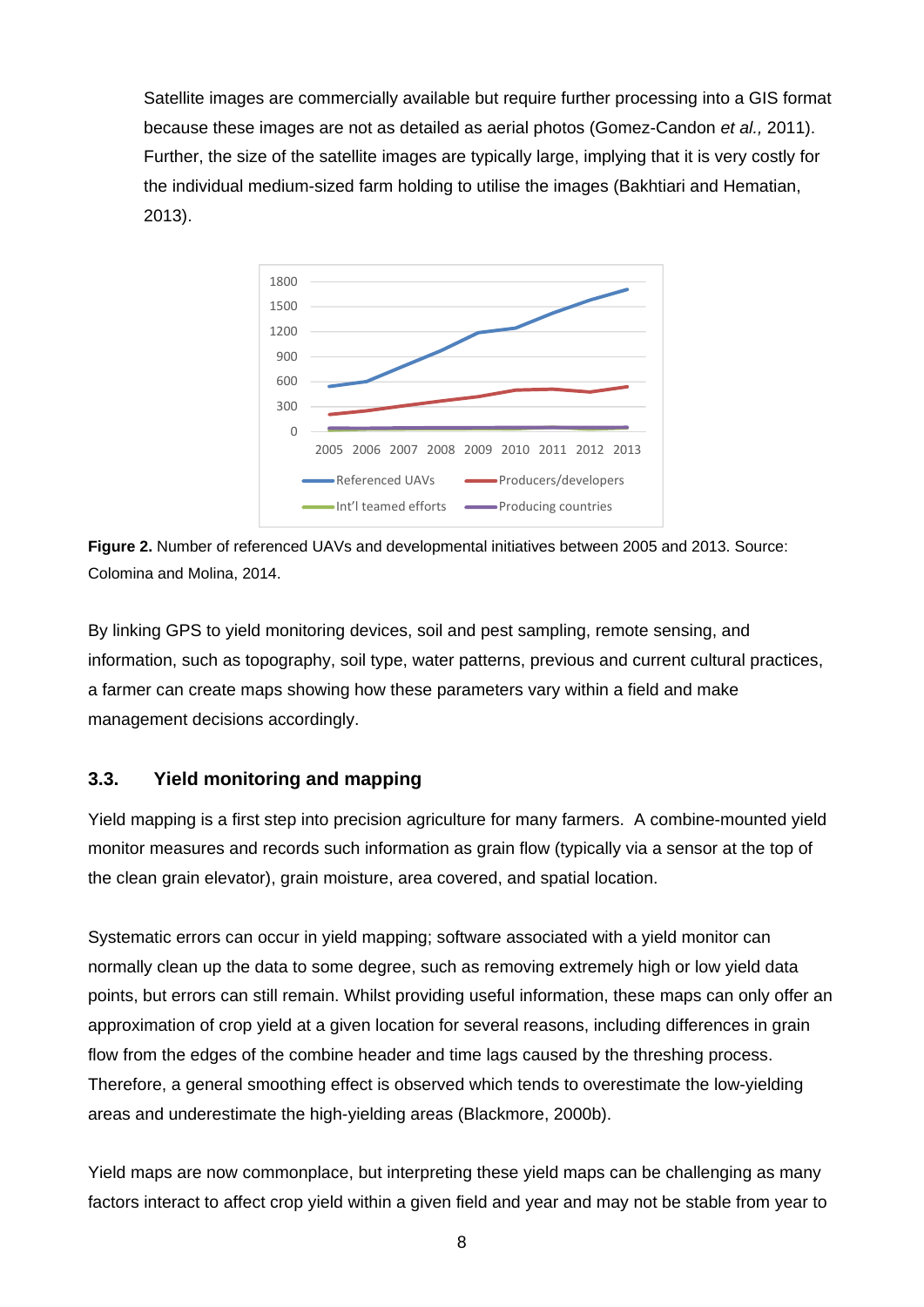year. The high and low zones may change, depending on climate or other factors (McKinion *et al.,*  2010). For example, in a dry year, the sandy soils in a field will have low yields, yet in a wet year these same soils will probably have higher yields than the clays in the same field.

Points to remember when evaluating the yield maps:

- 1. A yield map only documents the spatial distribution of crop yield and does not explain what factors caused the variations.
- 2. A yield map reflects all the inputs, environmental variables and field variability of the previous crop. The usefulness of a yield map for the following season is uncertain, even for the same crop.
- 3. The key to yield map interpretation is to understand more about the causes of yield variation and which causes can be altered by crop management. This can be achieved through evaluation of multiple layered temporal data stacking.
- 4. If the ranges for yield are not selected properly, the appearance of the map can be misleading.

Yield mapping is valuable when farmers use the information to improve management decisions. It is relatively low-cost compared to intensive soil sampling and provides complete coverage of the field, which is impossible even when taking soil samples on an intensive grid.

#### **3.4. Addressing variability**

A large part of PA research is devoted towards precision nutrient management. This can improve nutrient use efficiency and environmental protection. An objective of precision nutrient management is the analysis and interpretation of spatial variability of soils in order to establish management zones (Rovira *et al.,* 2015).

#### **3.4.1. Soil characteristics**

The standard method of soil sampling for each field is by a single composite soil sample which is a mix of several (5 to 10) sub-samples taken throughout the field (generally a single composite sample can represent a maximum size of 4 ha). These sub-samples attempt to provide "average" conditions in the field. An unrepresentative sub-sample will affect the nutrient levels of the single composite sample and, therefore, change the fertiliser recommendations for variable rates. Composite soil samples that represent entire individual fields are not geo-referenced (Sandmann and Lertzman, 2003).

Geo-referenced soil samples that are used for PA can be taken in one of the three ways:

1. Systematic soil sampling: the samples are taken on an intensive grid, for example 40 x 40 m, over the whole field.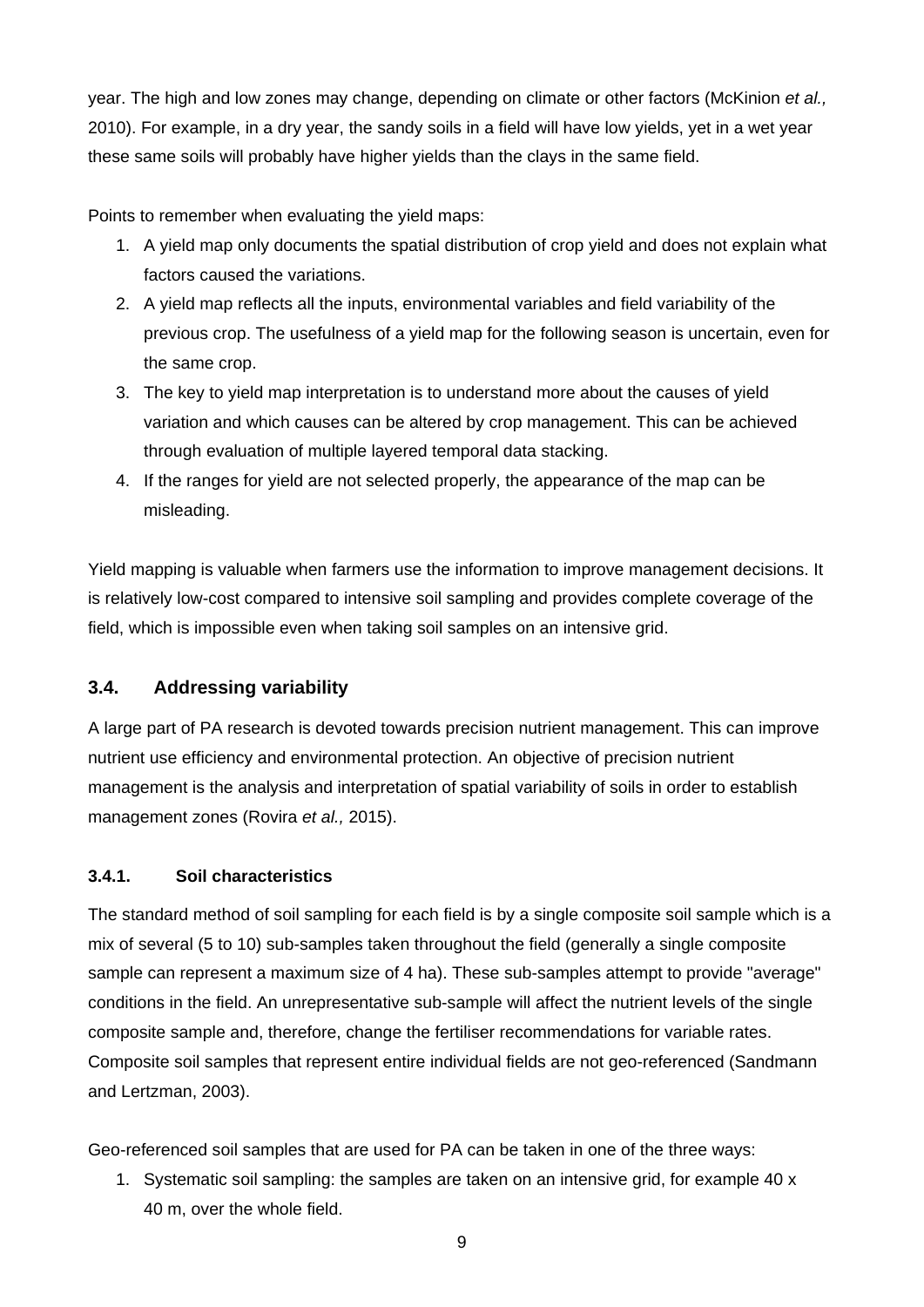- 2. Standard sampling: the sampling density is one composite sample per hectare, but not on a true grid.
- 3. Directed sampling: soil samples are taken in zones within the fields that are selected by using aerial photos, topography or yield maps.

In these three methods, the soil samples are geo-referenced (Lund *et al.,* 1999). This implies, for example, that the soil N/P/K levels have an exact latitude and longitude position in the field. Georeferenced soil samples are required so that the maps of nutrient levels can be used together with yield maps to help explain variability in the yield. More recently, there has been increasing emphasis on real-time, on-the-go monitoring with ground based sensors (Peets *et al.,* 2012, Adamchuk *et al.,* 2004 and 2008).

Soil apparent electrical conductivity (ECa), which is related to different soil physical properties such as clay content, moisture content, bulk density and salinity, can be conveniently used to determine soil variability. Electromagnetic induction (EMI) can be conveniently employed to measure soil ECa (Kuang et al., 2012), however, it might be influenced by soil edaphic factors (Krajco, 2007). In order to gain more information about soils spatial variability in the UK National Soil Map (landis.org.uk) can be used (for England and Wales currently), at the time of writing, this facility is being hosted by the Cranfield University.

#### **3.4.2. Water and nutrients**

The potential of PA to address water and nutrient availability challenges has improved as a result of the development of sensor technologies, combined with procedures to link mapped variables to farming operations, such as tillage, seeding, fertilisation, herbicide and pesticide application and harvesting.

Christensen *et al.* (2005) conducted a study on water and nutrient stress (nitrogen, phosphorus and potassium) through discrimination-based analysis of the visible and near infrared reflectance of maize leaves. The study revealed that prior knowledge of the water status of the plant can increase the ability to discriminate nutrient stress significantly. The study also proved that the knowledge of spatial location of leaves within a plant can be helpful to identify nutrient stress more accurately than whole plant behaviour (i.e. mean reflectance data from all leaves within a plant). In a recent AHDB Cereals & Oilseeds-funded project by Kindred *et al.* (2016), the mean N optimum for six experimental sites varied from near zero to 322 kg ha<sup>-1</sup> during the same year, 2011. Furthermore, mean grain yields for the six sites varied between 8 and 10 t ha<sup>-1</sup>. Within-field variation in N optimum exceeded 100 kg N ha<sup>-1</sup> at all but one site. The report concluded that caution is needed if selecting automated N management as the benefits could only be observed with large scale adoption.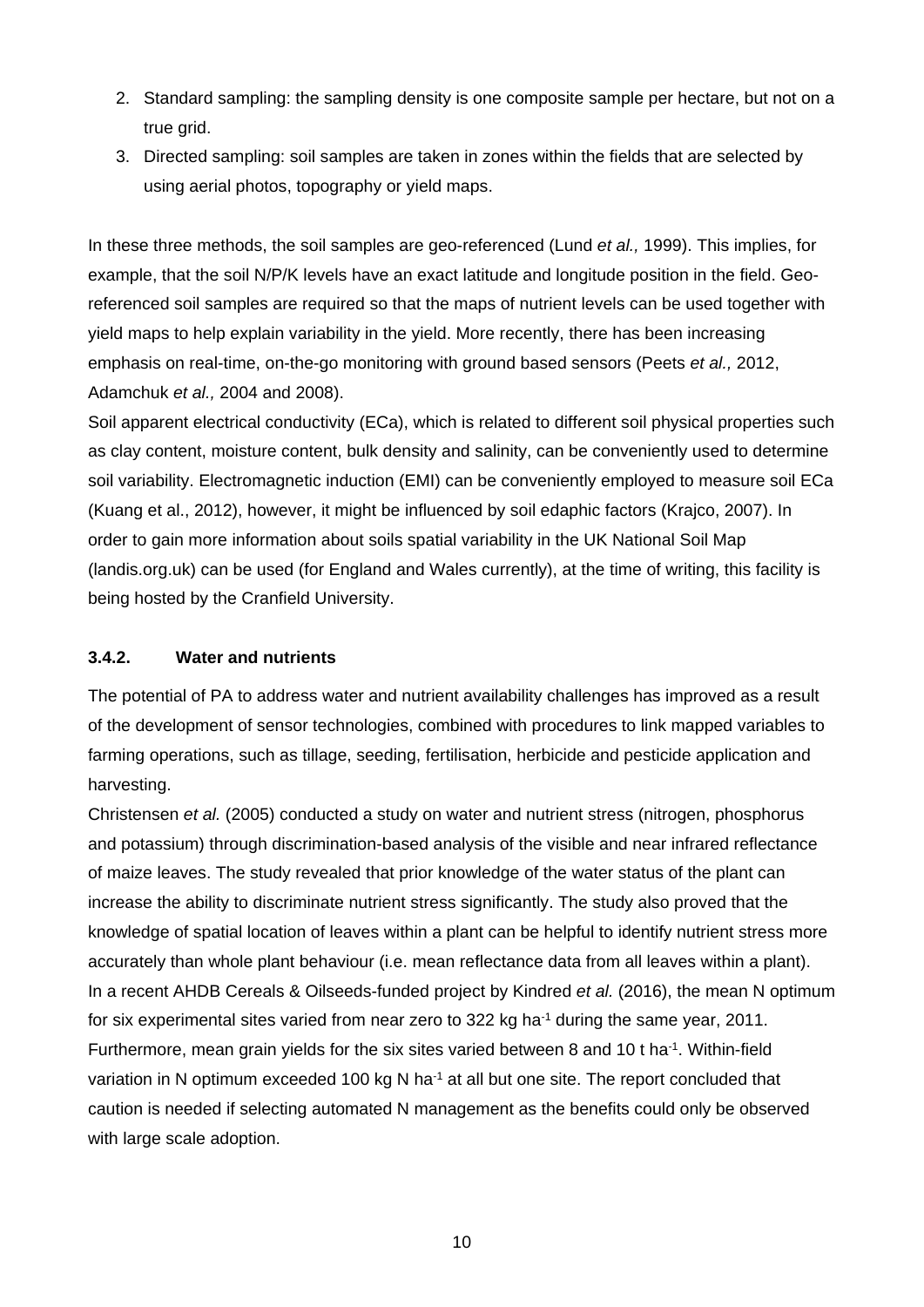#### **3.4.3. Variable rate technology (VRT)**

The use of Variable Rate Technology allows precise seeding, optimisation on planting density and improved application rate efficiency of herbicides, pesticides and nutrients, resulting in cost reduction and reducing environmental impact (Grisso *et al.,* 2011). This is the approach used to achieve site-specific application rates of inputs. Yield maps show the potential for Site Specific Crop Management (SSCM) methods, both from an economic and environmental perspective.

In recent years, granular applicators equipped with VRT have gained popularity. Swisher *et al.,* (1999) designed an optical sensor to measure flow rates of granular fertiliser in air streams for feedback control of a variable-rate spreader. Uniform-rate tests were conducted to assess the accuracy of variable-rate application from four granular applicators: two spin-disc spreaders and two pneumatic applicators. The finding showed potential application errors with VRT and the need for proper calibration to maintain acceptable performance and demonstrated the need for a VRT equipment testing standard (Fulton *et al.,* 2005).

Similarly, research funded by AHDB Cereals & Oilseeds showed that residual N calculation for only topsoil is not effective and can be misleading (Knight, 2006) for some crops like maize due to high mobile nature of  $NO<sub>3</sub>$ . For some soils, residual N and potentiality of N-mineralisation of that soil during crop growth should be taken into consideration for N application map preparation for VRT application. Plant-scale treatments using spatial resolution, internal guidance and precision spray nozzles have already been achieved (Hague *et al.,* 1997). Future research in VRT should be concentrated in the development of true precision patch sprayer equipment, more accurate granular fertiliser applicators and their standards (Mondal and Tewari, 2007).

### **4. The economic benefits of precision agriculture**

The scale of the benefits obtained from PA depends upon the magnitude of the response to the corrective/variable treatments and the proportion of the field that will respond. Typically, a farmed area of 250 ha of cereals, where 30% of the area will respond to corrective or variable treatment, requires an increase in yield on the responsive areas between 0.25 t ha<sup>-1</sup> and 1.0 t ha<sup>-1</sup> for the basic and the most expensive system, respectively (Godwin *et al.,* 2003). However, it is noteworthy that since the aforementioned review by Godwin et al. (2003), technology has improved significantly with a profound decrease in the associated cost of the technology.

The above-mentioned figures will change in inverse proportion to: (i) the size of the area managed with each PA system; (ii) the percentage of the field responsive to the treatment; (iii) the level of engagement (technology purchased, i.e. a full or partial); (iv) depreciation and interest rates; and (v) the area of crops managed.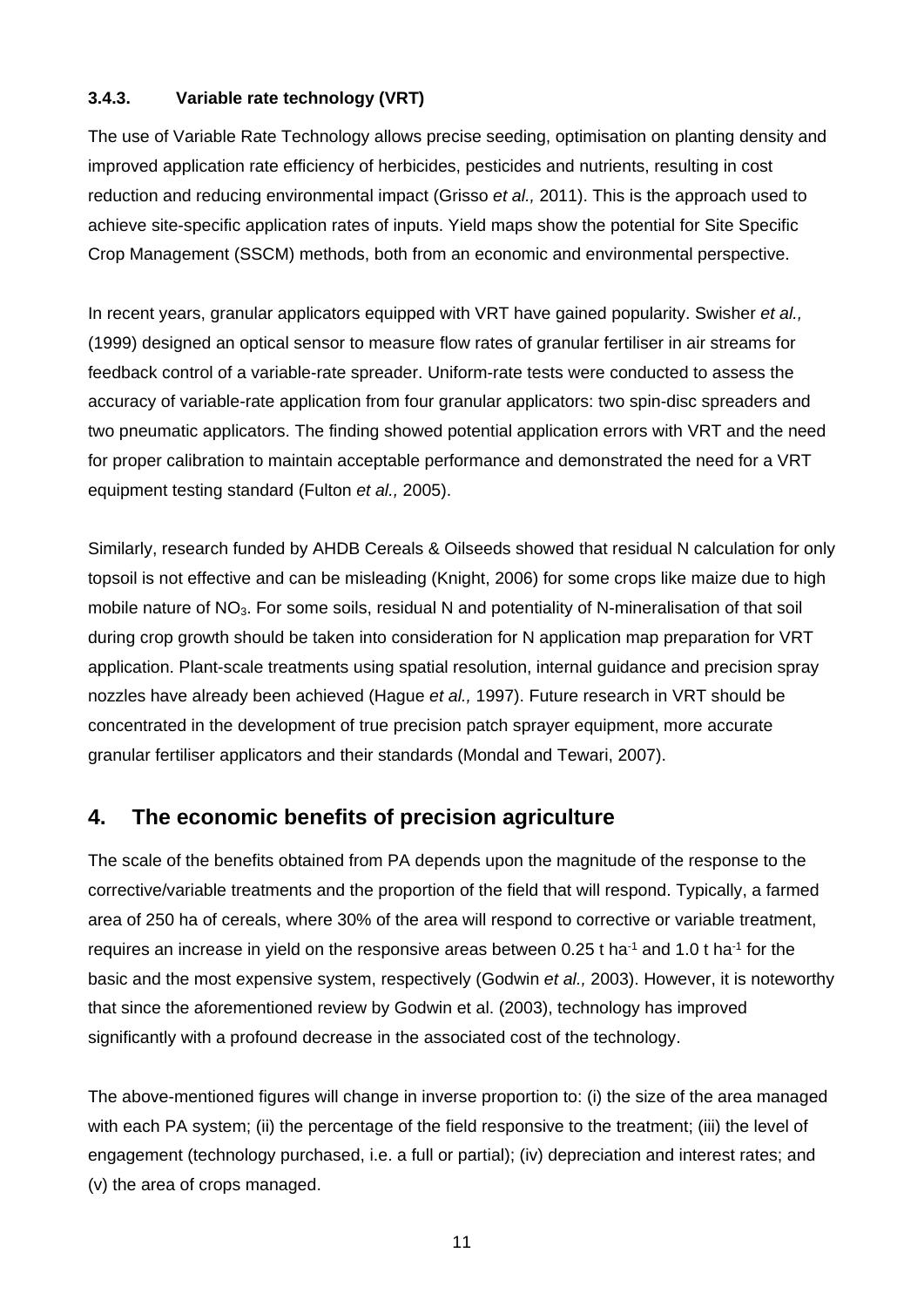The economic benefit of VRT methods depends upon the crop type, area, and geographic location, amongst other factors. It has been demonstrated that the economic margins of precision fertiliser applications increase with increasing fertiliser and crop prices (Pablo *et al.,* 2014). In high-value crops, the higher profitability can be achieved with quality-specific harvesting based on the sensing of the nutrient status of the crop canopy. However, there is still no clear picture for all crops under all growing conditions (Pablo *et al.,* 2014). In a report by Knight *et al.,* (2009) the cost/benefit of many of the components of PA was discussed, suggesting the requirements for each case.

The growth in the adoption of PA in the UK has shown that between 2009 and 2012, the proportion of farmers using PA increased. The increase for GPS-controlled steering was greatest, from 14% to 22%, for soil mapping from 14% to 20%, for variable rate application from 13% to 16% and for yield mapping from 7% to 11%. The two most common reasons for adopting precision farming techniques were to improve accuracy in farming operations (76% of farms in 2012) and 63% of the farmers believed that PA reduced the input costs (DEFRA, 2013). These figures for the UK suggest that farmers consider PA can provide viable solutions for them.

Furthermore, the study revealed that nearly 50% of the farmers in 2012 who do not use any technology claimed that PA was not cost-effective and/or the initial setup costs were too high, 28% said they were not suitable or appropriate for the type or size of farm, and a similar proportion, (27%) said that they were too complicated. This suggests that there is a long way to go before the majority is convinced.

In another study, Schieffer and Dillon (2013) used a whole-farm model based on a Kentucky grain farm to investigate the effects of PA adoption on production choices under various agroenvironmental policy frameworks. The study concluded that as PA techniques are more widely used, the economics of farm management will change, effecting how farms respond to agroenvironmental policies, particularly those that rely on financial incentives.

An earlier comprehensive study conducted by Robertson *et al.,* (2007) on the cost benefit analysis of PA demonstrated that Australian farmers have adopted systems that are profitable and are recovering the initial capital outlay within a few years, and they also see a number of intangible benefits e.g. more innovation, improved satisfaction through saving valuable time etc. While the results from this study will go some way towards informing the debate about the profitability of PA, it also illustrates that the use of, and benefits from, PA technology varies farm to farm, in line with farmer preferences and circumstances.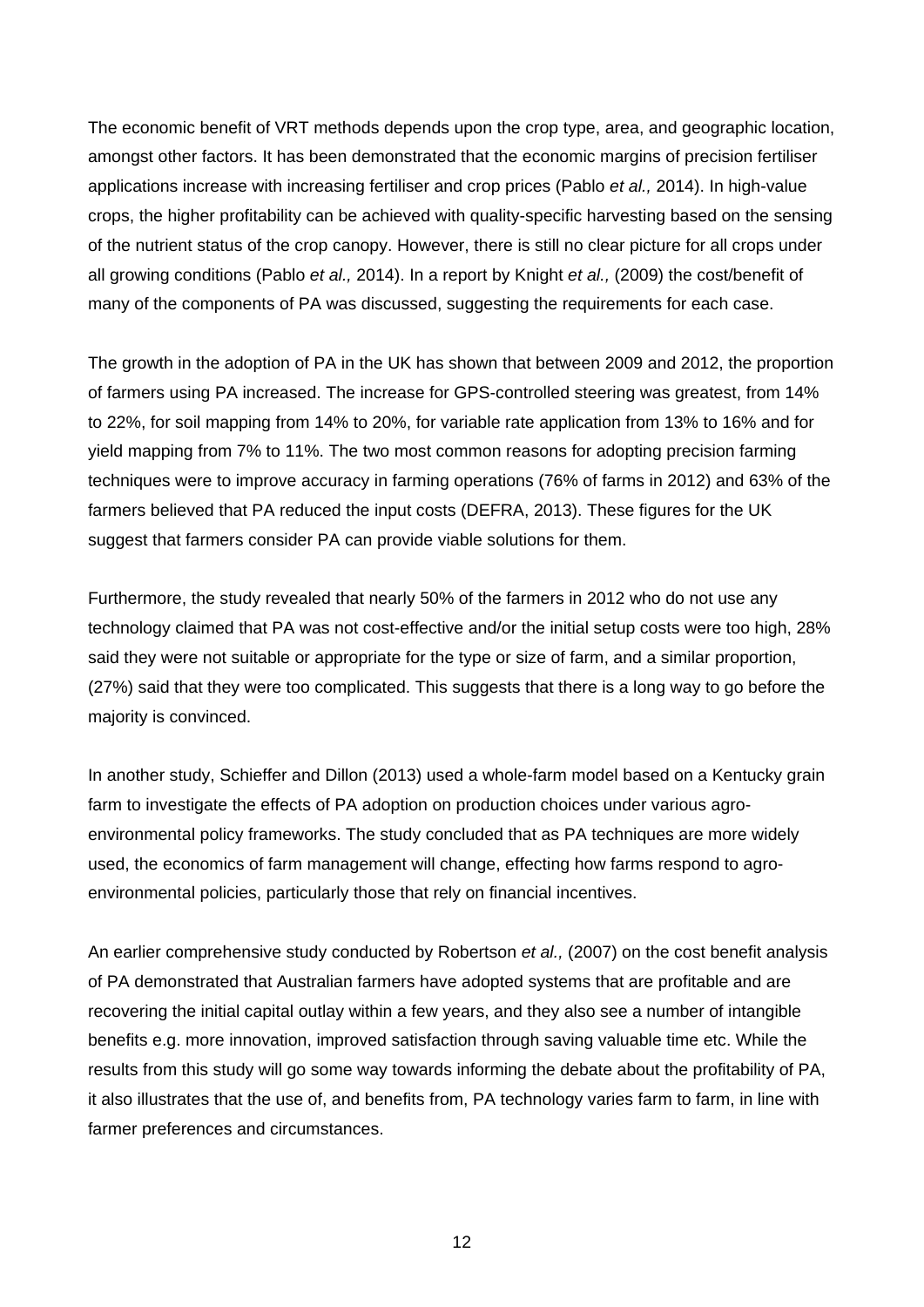## **5. Future research and development in PA**

### **5.1. Inclusion of historical data for image/map analysis**

There is a significant potential in PA for combining archived remote sensing data with real-time data (Thenkabail, 2003). Historical archives of satellite remote sensing data are available for Landsat, SPOT, IRS, IKONOS, QuickBird and more recently, Sentinel II with red, blue, green and NIR spectral reflectance bands at spatial resolutions of from 0.6 to 30 m (Zhang and Hong*,* 2005).

Similarly, images at a fixed location could be analysed across multiple crop growth stages, seasons and years in order to identify relatively homogeneous sub-regions of fields that differ from one another in leaf area index, NDVI, and potential yield. Auxiliary data at the same sites, including crop yield maps, digital elevation models and soil series maps could be combined with historical remote sensing data to identify potential management zones where precision agricultural input operations can be implemented.

The rapidly increasing frequency and quality of remotely-sensed images, with satellites such as EO-1 Hyperion, Sentinel II and the upcoming (2016) NASA Hyperspectral Infrared Imager (HyspIRI) satellite means that real time agricultural decision making can be supported by current satellite imagery (i.e. at most a few days old).

Another crucial factor in improving farm economy and increase resource use efficiency in agriculture is improvement in long term weather forecast. Although there has been significant improvement in forecasting accuracy, it is still a challenge to predict weather accurately and anomalies are much higher even for a few days in advance. There is a dire need to use crop growth and weather forecasting models which could improve the reliability and users confidence.

To gain the full potential of PA, farmers should be engaged in shaping research and development of new technologies and practices, enabling adaptation to market requirements. While PA, as at present, can be promoted in a top-down manner, participatory development is preferable so as to build up human capabilities for decision-making and management (Figure 3).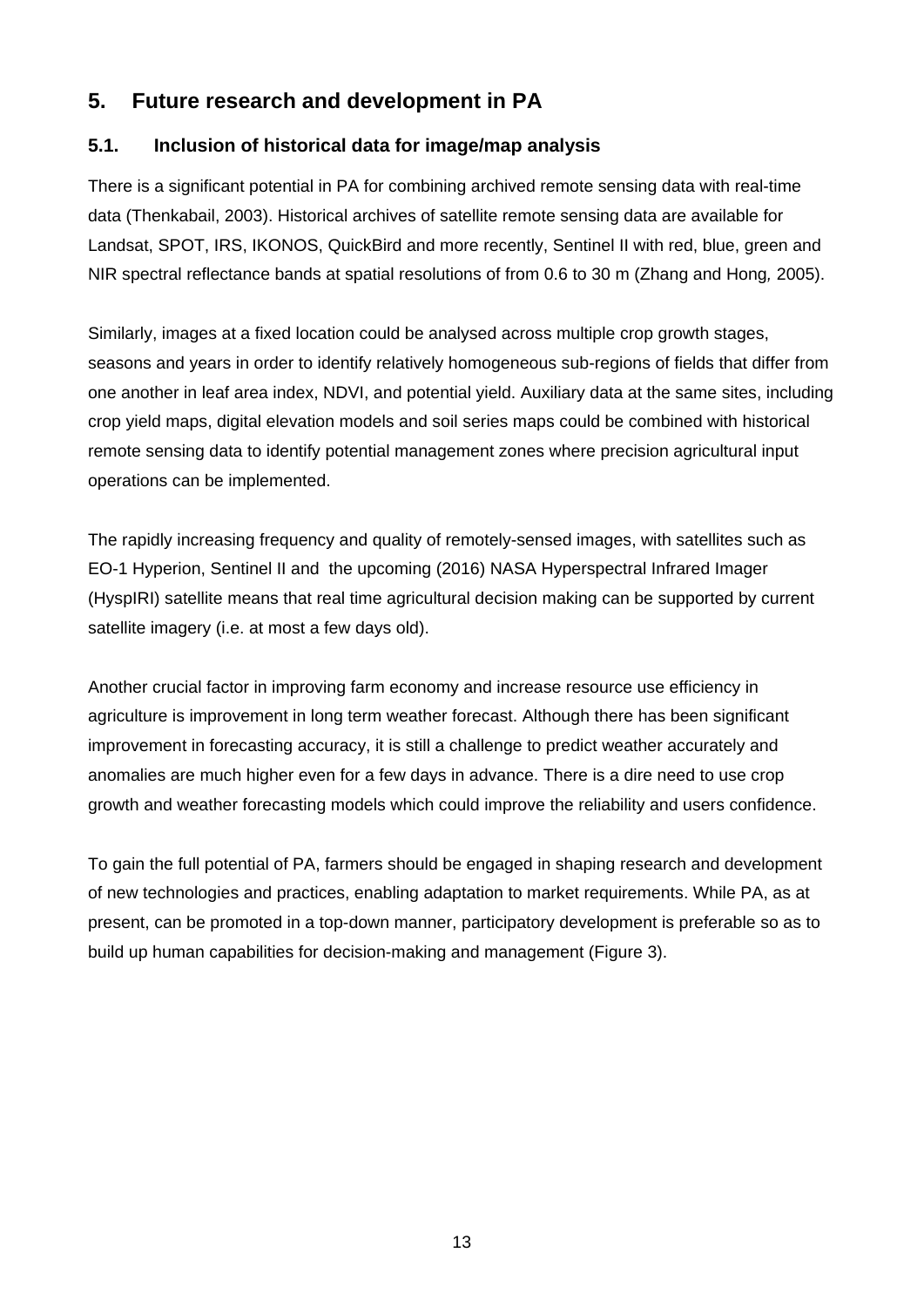

**Figure 3.** Decision management in precision agriculture.

## **6. Key challenges and knowledge gaps**

Although there has been an enormous increase in the technology available to farmers, the adoption of PA has been less than expected, in part because it has been difficult to quantify benefits, such as better allocation of inputs and increase in yield compared to the costs of investment (Kindred *et al.,* 2016). There is still a need to simplify the technology, to improve decision models, variable rate applications, and to develop new, less costly and reliable sources of data for making better PA decisions.

There are several needs for future research in PA and some of these have been described below:

- 1. Sensors are needed for direct estimation of nutrient deficiencies without the use of reference strips in both tillage and grassland farming systems. Further, these sensors and associated software should be ubiquitous and interoperable.
- 2. More emphasis is required on the development of chemometric or spectral decomposition methods of analysis, since spatial and spectral resolution of hyperspectral sensing systems are now adequate for many PA applications.
- 3. Historical archives of satellite remote sensing data at moderate to high spatial resolution and traditional spectral resolution should be integrated with real-time remote sensing data at high spatial and spectral resolution for improved decision making in PA.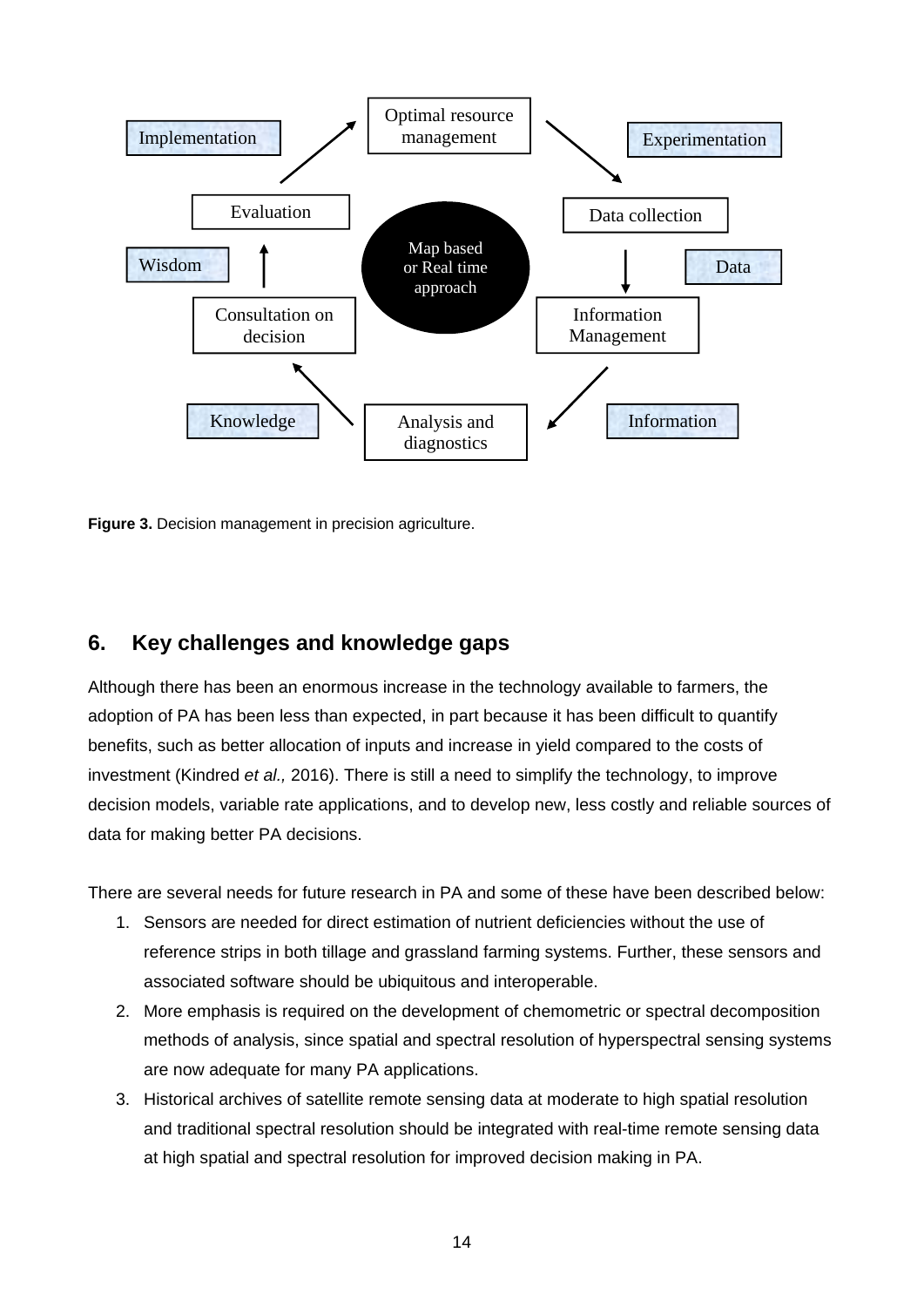- 4. Temporal variation: Over the years we have learnt a good deal about the yield maps and analysing the spatial variation within them, but we seem to have underestimated the importance of temporal variation. A rule of thumb might say that, if we look at the variation of yield across a field and across years, half of the variation comes from year-to-year variation. Knowledge of this temporal aspect needs to be greatly improved.
- 5. Crop quality assessment: In the past a lot of emphasis has been on the variable rates of agro-chemicals and factors associated with the crop yield, but the crop quality has never been given sufficient consideration. An associated benefit of this approach is the mapping of quality characteristics to improve agronomic management for optimising quantity and or quality (McBratney *et al.,* 2005).
- 6. Perceived ease of use (PEU): The presence of experts in PA initiates a learning process, enabling potential users to become more aware and confident about PA tools, and thus promoting the perception of an "easy to use" technology (Rezaei-Moghaddam and Salehi, 2010). PEU has been thoroughly investigated over the time and it seems to be most influenced by factors represented by the "objective usability" of a technology and the "computer self-efficacy" or "personal skills", both a function of previous experience, education, external influence and support availability. All the aforementioned factors must be carefully addressed before a significant improvement in the uptake could be observed.
- 7. AHDB Cereals & Oilseeds has conducted a review on cost benefit analysis of PA techniques (Knight *et al.,* 2009), however, due to significant cost reduction in the technology used in PA, it might be timely to conduct another cost benefit analysis of the technology to provide a robust evidence to convince farmers of the economic advantage of PA.

### **7. References**

- Adamchuk, V. I., Hummel, J. W., Morgan, M. T. and Upadhyaya, S. K. 2004. On-the-go soil sensors for precision agriculture. Computers and Electronics in Agriculture 44, 71–91.
- Adamchuk, V. I., Ingram, T. J., Sudduth, K. A. and Chung, S. 2008. On-the-go mapping of soil mechanical resistance using a linear depth effect model. Transactions of the ASABE, vol. 51, no. 6, pp. 1885-1894.
- Auernhammer, H., Muhr, T. and Demmel, M. (1995). GPS and DGPS as a challenge for environmentally-friendly agriculture. Journal of Navigation 48 (2): 268-278
- Bakhtiari, A.A. & Hematian A., (2013) "Precision Farming Technology, Opportunities and Difficulty", International Journal for Science and Emerging Technologies with Latest Trends, Vol. 5, No. 1, pp1-14
- Batte, M.T. & Van Buren, F.N. 1999. Precision farming Factor influencing productivity. Paper presented at the Northern Ohio Crops Day meeting, Wood County, Ohio.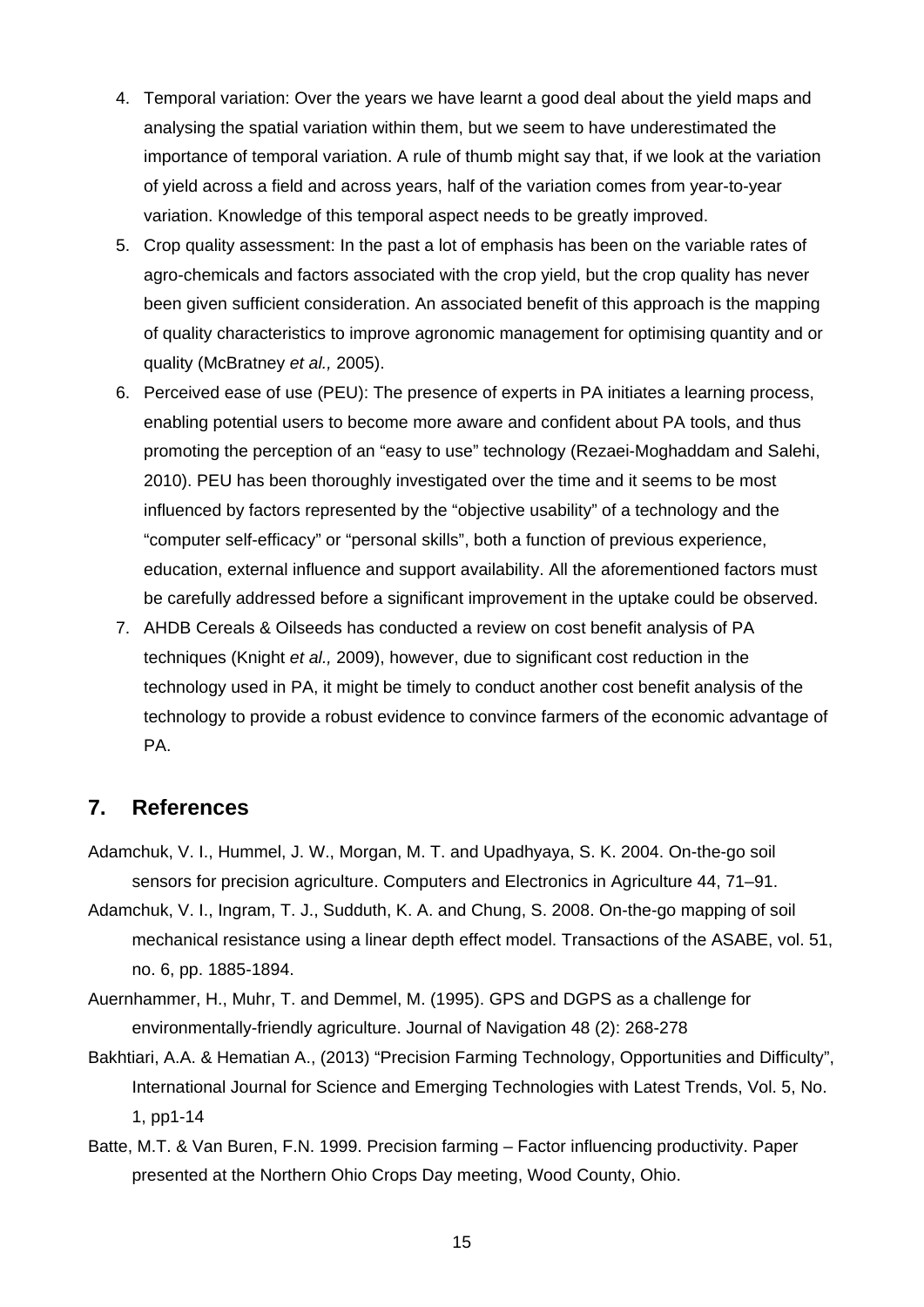- Blackmore, B. S. & Moore, M. R. (1999). Remedial Correction of Yield Map Data. Precision Agriculture Journal 1:53-66
- Blackmore, S., 2000 (a). Developing the principles of Precision Farming. In ICETS 2000: Proceedings of the ICETS 2000 (China Agricultural University, Beijing, China), p. 11-13.
- Blackmore, S., 2000 (b). The interpretation of trends from multiple yield maps. Comput. Electron. Agric. 26, 37/51.
- Christensen, L. K., S.K. Upadhyaya, B. Jahn, D.C. Slaughter, E. Tan and D. Hills, 2005: Determining the Influence of Water Deficiency on NPK Stress Discrimination in Maize using Spectral and Spatial Information. Precision Agriculture 6(6), 539-550
- Colomina, I., Molina, P., 2014. Unmanned aerial systems for photogrammetry and remote sensing: A review. ISPRS J. Photogramm. Remote Sens. 92, 79–97
- Cui, Y., 2013. "A systematic approach to evaluate and validate the spatial accuracy of farmers market locations using multi-geocoding services." Applied Geography 41: 87-95.
- Department for Environment Food and Rural Affairs (DEFRA), (2013), Farm Practices Survey Autumn 2012 – England,

https://www.gov.uk/government/uploads/system/uploads/attachment\_data/file/181719 /defrastats-foodfarm-environ-fps-statsrelease-autumn2012edition-130328.pdf

- Digital Globe Corp. 2010. A worldwide satellite provider company. Longmont, CO: DIGITAL GLOBE Corp. Accessed 4 July 2012, from http://www.digitalglobe.com/.
- Elarab M, Ticlavilca AM, Torres-Rua AF, Maslova I, McKee M. 2015. Estimating chlorophyll with thermal and broadband multispectral high resolution imagery from an unmanned aerial system using relevance vector machines for precision agriculture. International Journal of Applied Earth Observation and Geoinformation. 43:32-42.
- Fulton, J.P., S.A. Shearer, S.F. Higgins, D.W. Hancock and T.S. Stombaugh, 2005. Distribution pattern variability of granular VRT applicators. Trans. Am. Soc. Agric. Eng., 48: 2053-2064.
- Fystro, G. 2002). The prediction of C and N content and their potential mineralisation in heterogeneous soil samples using Vis-NIR spectroscopy and comparative methods. Plant Soil, 246, 139e149
- Grisso, R., Alley, M., Thomason, W., Holshouser, D., & Roberson, G.T. (2011). Precision Farming Tools: Variable-Rate Application. In Virginia Cooperative Extension, 442-505, Arlington, US
- Gibbons, G., 2000. Turning a farm art into science an overview of precision farming. URL: http://www.precisionfarming.com.
- Godwin, R. J., Richards, T. E., Wood, G. A., Welsh, J. P., & Knight, S. M., 2003. An economic analysis of the potential for precision farming in UK cereal production. Biosystems Engineering, 84, 533–545
- Gomez-Candon, D., Lopez-Granados F., Caballero-Novella, J.J., Gomez-Casero, M., Jurado-Exposito, M. & Garcia-Torres, L. 2011. Geo-referencing remote images for precision agriculture using artificial terrestrial targets. Precision Agriculture, 12(6): 876-891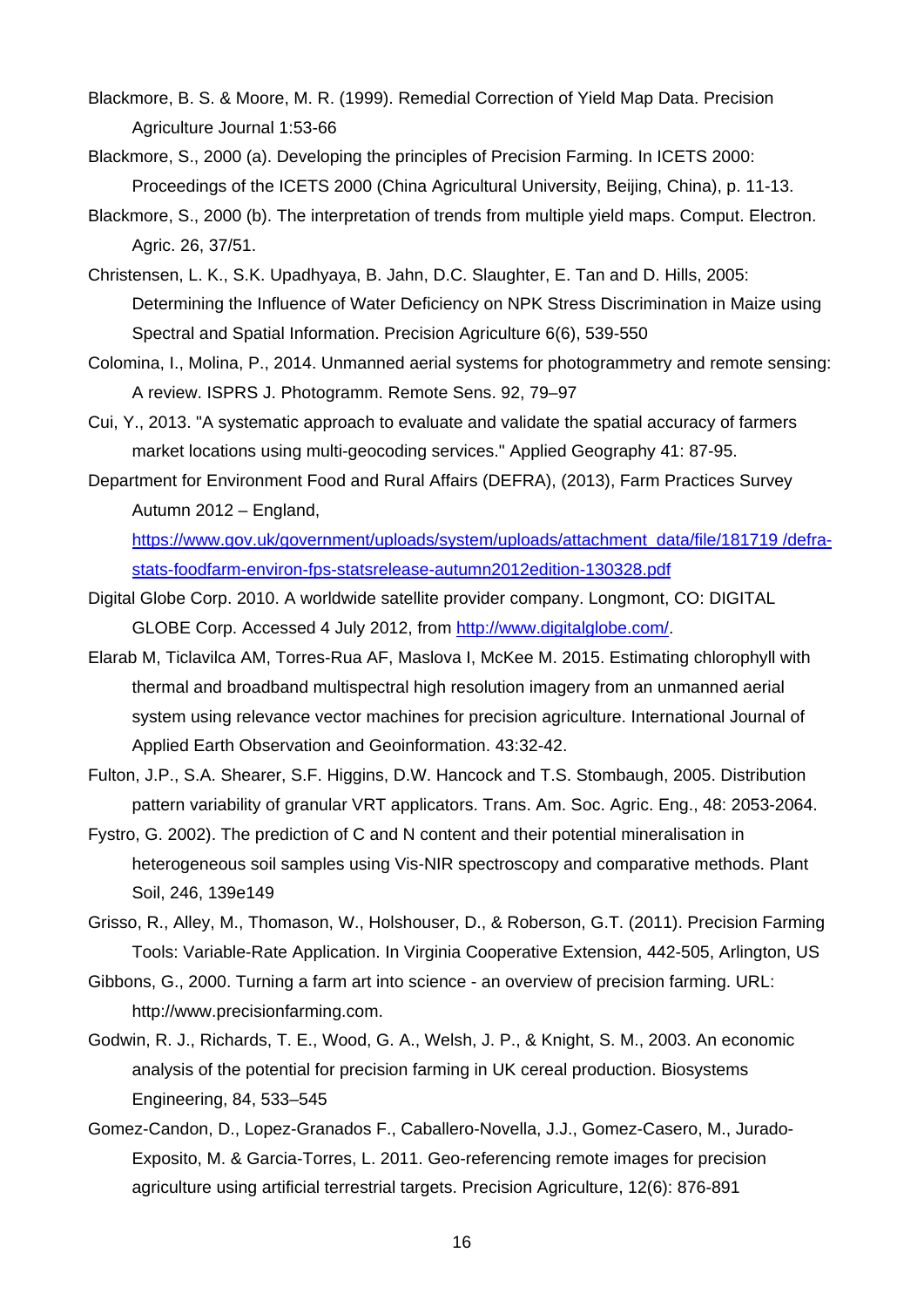- Hague, T., J.A. Marchant and N.D. Tillett, 1997. A system for plant scale husbandry. Stafford, J.V. (Ed.). Proceedings of the 1st European Conference on Precision Agricultur, September 7-10, Oxford, UK. pp: 635-642
- Hallett,P., A. Moxey, and T. Chamen, 2012. Studies to inform policy development with regard to soil degradation: Cost curve for mitigation of soil compaction, Defra

http://www.computer.org/web/nealnotes/content?g=7989281&type=article&urlTitle=farmersembracing-technology-to-improve-agriculture. Accessed on 19/04/2016

http://www.landis.org.uk/data/natmap.cfm

- JI, S., Chen, W., Ding, X., Chen, Y., Zhao, C. and HU, C. (2010). Potential Benefits of GPS/GLONASS/GALILEO Integration in an Urban Canyon – Hong Kong. The Journal of Navigation, 63, 681–693.
- Khosla, R. 2010. Precision agriculture: challenges and opportunities in a flat world. *19th World Congress of Soil Science, Soil Solutions for a Changing World*. Brisbane, Australia.
- Kindred, D.R., Storer, K., Hatley, D , Ginsburg, D , White, C, Catalayud, A, Milne, A., Marchant, B, Miller, P, Sylvester-Bradley, R. 2016. *Unpublished,* Automating N fertiliser management in cereals. AHDB funded project.
- Knight, S. M. 2006. Soil mineral nitrogen testing: practice and interpretation. Research Review. No 58. London: *HGCA* ss. 32
- Knight, S.; Miller, P.; Orson, J., 2009. An up-to-date cost/benefit analysis of precision farming techniques to guide growers of cereals and oilseeds. HGCA Research Review No. 71, pp. 115
- Kuang, B.; Mahmood, H. S.; Quraishi, Z.; Hoogmoed, W. B.; Mouazen, A. M.; van Henten, E. J., 2012. Sensing soil properties in the laboratory, in situ, and on-line: a review. In Donald Sparks, editors: Advances in Agronomy, 114, AGRON, UK: Academic Press, 155-224.
- Li, X., M. Ge, X. Dai, X. Ren, M. Fritsche, J. Wickert, and H. Schuh (2015b), Accuracy and reliability of multi-GNSS real-time precise positioning: GPS, GLONASS, BeiDou, and Galileo, J. Geod., doi:10.1007/s00190-015-0802-8
- Linsley, C. M. a. F. C. Bauer., 1929. Test your soil for acidity. University of Illinois, USA, College of Agriculture. *Agriculture Expt.Sta*. Circ.346.
- Luccio, M, 2014. Satellite imagery for precision agriculture. A web article published at; http://www.xyht.com/enviroag/satellite-imagery-precision-agriculture.
- Lund, E.D., Christy, C.D., Drummond, P.E., 1999. Practical applications of soil electrical conductivity mapping. In: Stafford, J.V. (Ed.), *Precision Agriculture*'99, Proceedings of the Second European Conference on Precision Agriculture. Odense, Denmark, July 11–15. Sheffield Academic Press Ltd., Sheffield, UK, pp. 771–779
- McBratney A, Whelan B, Ancev T, Bouma J., 2005. Future directions of precision agriculture. *Precis Agric* 6:7–23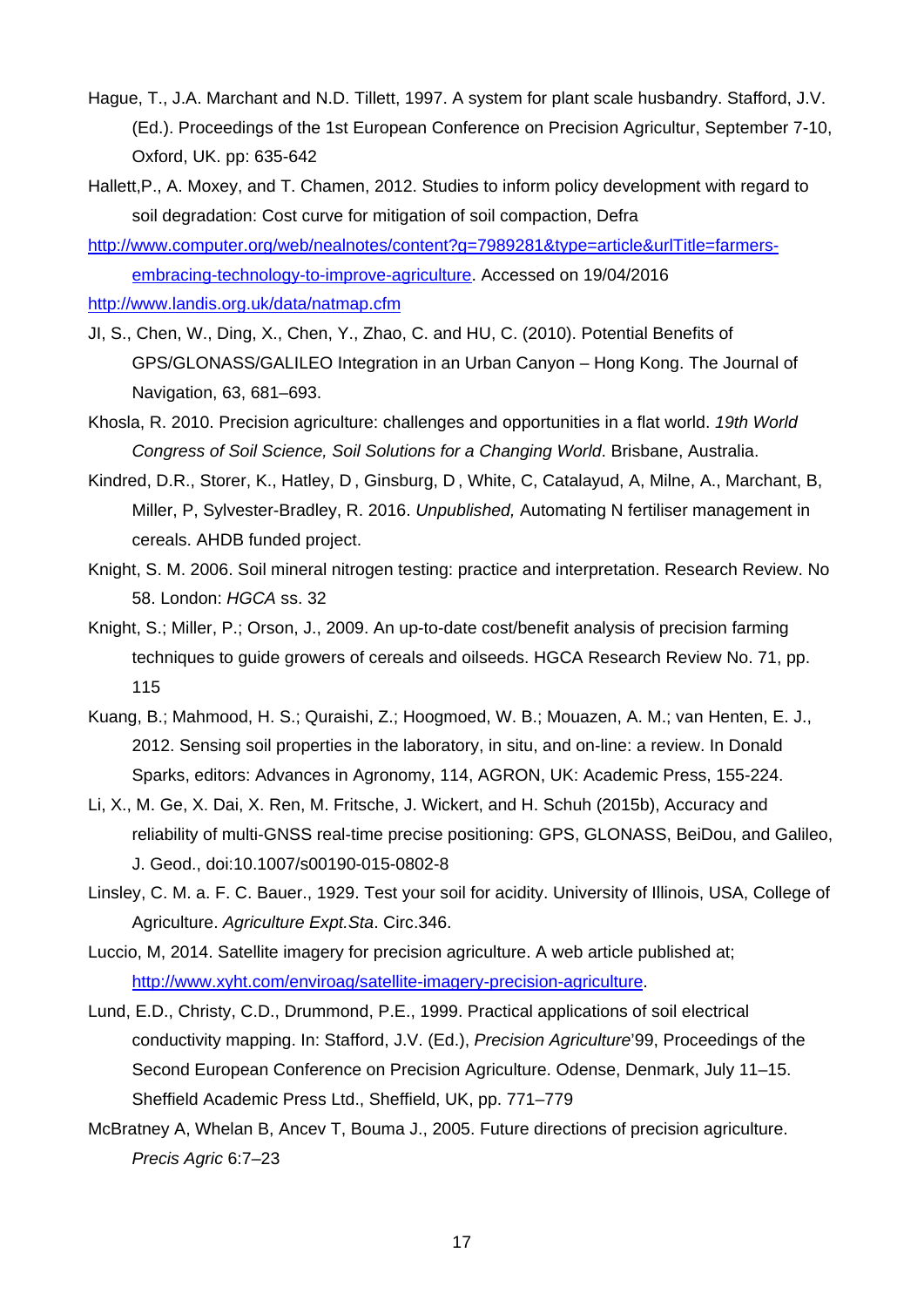- McKinion, J.M., J.L. Willers, and J.N. Jenkins. 2010. Spatial analyses to evaluate multi-crop yield stability for a field. Comput. Electron. Agric. 70:187–198.doi:10.1016/j.compag.2009.10.005
- Mondal P., Tewair V. K., 2007. Present status of precision farming, a review. *Int. J. Agric. Res*. 2, 1–10.
- Nagai, M., Shibasaki, R., Manandhar, D., Zhao, H., 2004. Development of digital surface and feature extraction by integrating laser scanner and CCD sensor with IMU. *IAPRSSIS*, Vol. 35(B5), Istanbul, Turkey
- Nemenyi, M., Mesterhazi, P.A., Pecze, Zs. & Stepan, Zs. 2003. The role of GIS and GPS in precision farming. *Computers and Electronics in Agriculture*, 40(1-3): 45-55
- Pablo J. Zarco-Tejada, N. Hubbard and P Loudjani 2014. Precision agriculture: An opportunity for EU farmers' potential support with the cap 2014-2020. (http://www.europarl.europa.eu/studies)
- Pecze, Zs. 2001. Case maps of the precision (site-specific) farming. A Ph.D. Dissertation. *University of West-Hungary*, Mosonmagyarovar.
- Peets S, Mouazen AM, Blackburn K, Kuang B & Wiebensohn J., 2012. Methods and procedures for automatic collection and management of data acquired from on-the-go sensors with application to on-the-go soil sensors. *Computers and Electronics in Agriculture*, 81 104-112.

Price, M. 2006. Mastering ArcGIS. Second Ed. New York, NY 10020: McGraw-Hill.

- Rezaei-Moghaddam K, Salehi S., 2010. Agricultural specialists' intention toward precision agriculture technologies: Integrating innovation characteristics to technology acceptance model. *Afr J Agric Res*. 5:1191–9
- Robertson, M., Carberry, P., & Brennan, L. 2007. The economic benefits of precision agriculture: case studies from Australia grain farms. Retrieved March 12, 2012
- Rovira-Más, F., Chatterjee, I. and Sáiz-Rubio, V. (2015). The Role of GNSS in the Navigation Strategies of CostEffective Agricultural Robots. Computers and Electronics in Agriculture, 112, 172-183
- Rufino, G., Moccia, A., 2005. Integrated VIS-NIR Hyperspectral/thermal-IR Electrooptical Payload System for a Mini-UAV. *American Institute of Aeronautics and Astronautics*, Arlington, VA, USA, pp. 647–664
- Sandmann, H., and K.P. Lertzman, 2003. Combining high-resolution aerial photography with gradient-directed transects to guide field sampling and forest mapping in mountainous terrain, Forest Science, 49(3):429–443.
- Sanchez S, Ramalho R, Sousa L, Plaza A. 2015. Real-time implementation of remotely sensed hyperspectral image unmixing on GPUs. Journal of Real-Time Image Processing. 10(3):469- 83
- Schieffer, T., Dillon, T., (2013), Precision agriculture and agro-environmental policy, in: Precision agriculture '13, Ed Stafford J., Wageningen Academic Publishers, ISBN: 978- 90-8686-224-5.